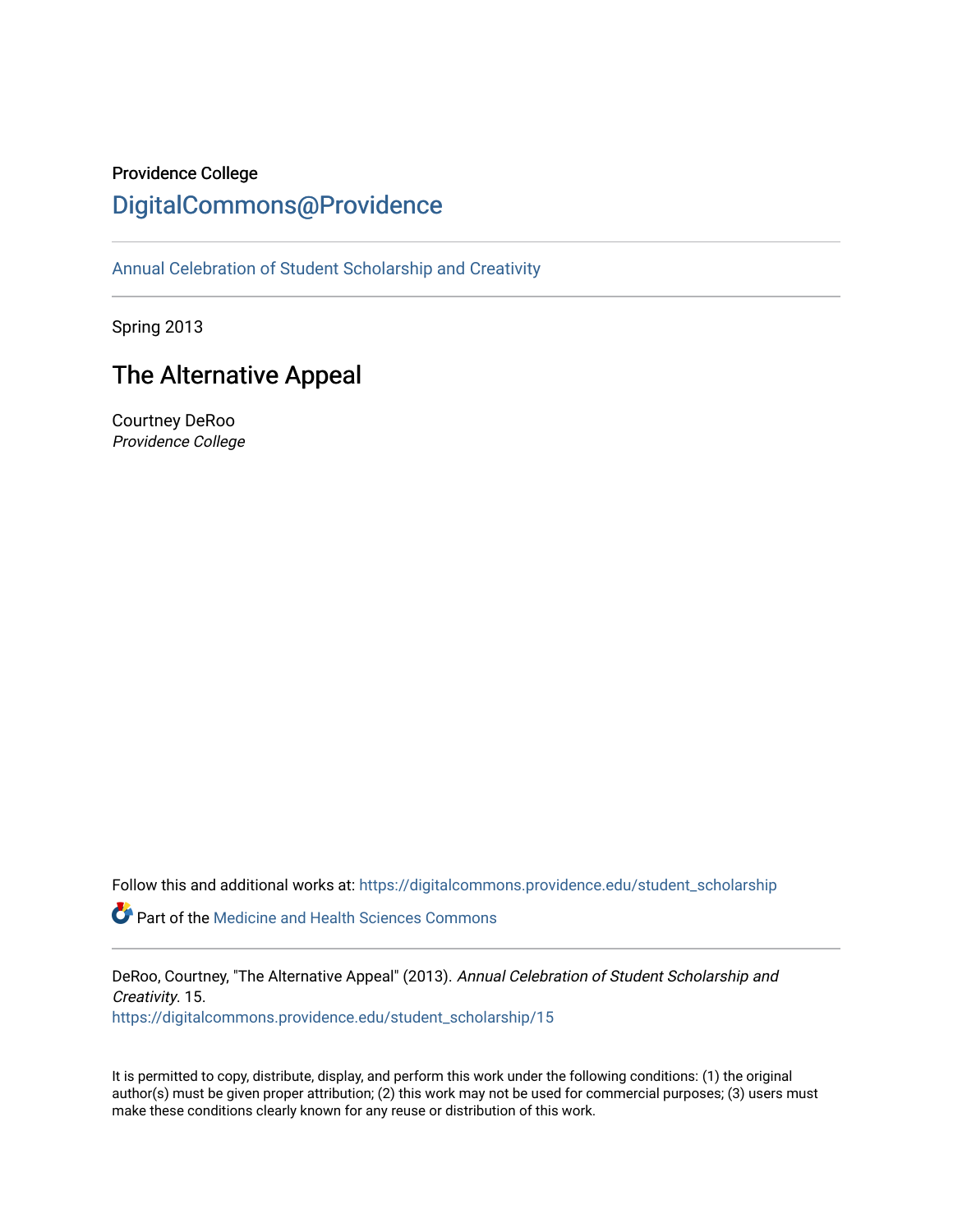# The Alternative Appeal

December 12, 2011

Courtney E. DeRoo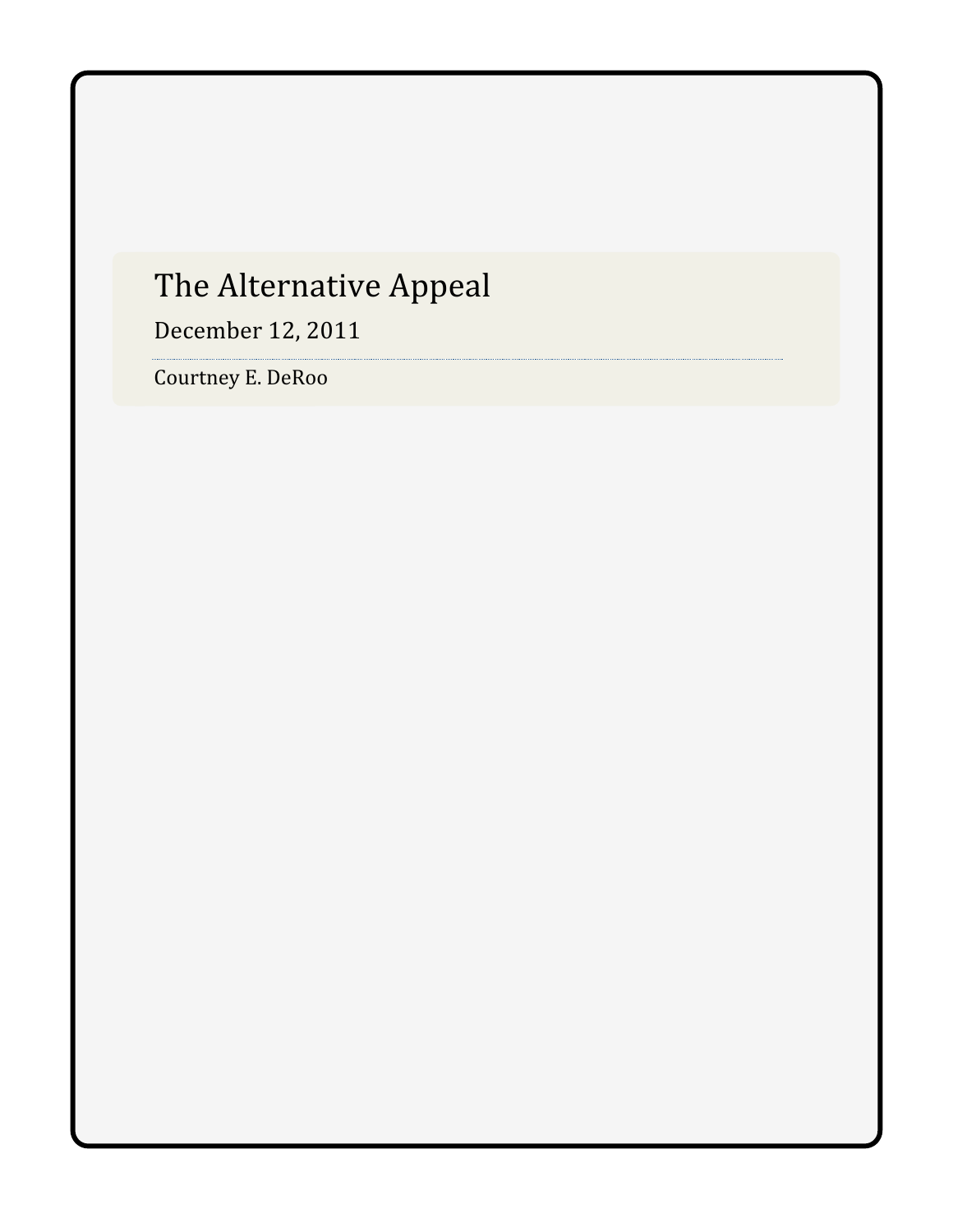For decades, traditional American medicine has faced challenges from the world of alternative medicine. By the late twentieth century, complementary and alternative medicine (CAM) became increasingly popular, with more than one third of adults in the United States using some form of CAM. While alternative medicine is used in place of conventional medical practices, complementary medicine is used in addition to conventional treatments (Cancer and CAM: At a Glance [NCCAM Health Information] 2011). Use of CAM is especially popular among cancer patients, as conventional treatments repeatedly fail to conquer the disease. The ineffectiveness of conventional treatments like surgery, chemotherapy, and radiation has lead to an estimated 64% of cancer patients using alternative therapies. A recent survey conducted at M.D. Anderson Cancer Center found 83% of cancer patients using alternatives (Ausubel 2011).

In particular, biologically‐based approaches to cancer treatment caught the attention of patients in the past and continue to do so today. Alternatives like the Hoxsey herbal treatment and Laetrile date back to the 1920s; contemporary biologically‐based treatments such as the Gonzalez and Gerson therapies are still popular. Although traditional physicians have frequently written off advocates of these alternatives as "quacks," Americans have consistently sought out these non-traditional treatments despite warnings from physicians and federal agencies like the Food and Drug Administration (FDA). Though the different alternative therapies have changed over time, the offer of hope that accompanies them remained the same. For a patient with a cancer diagnosis, the dialogue and cooperation between traditional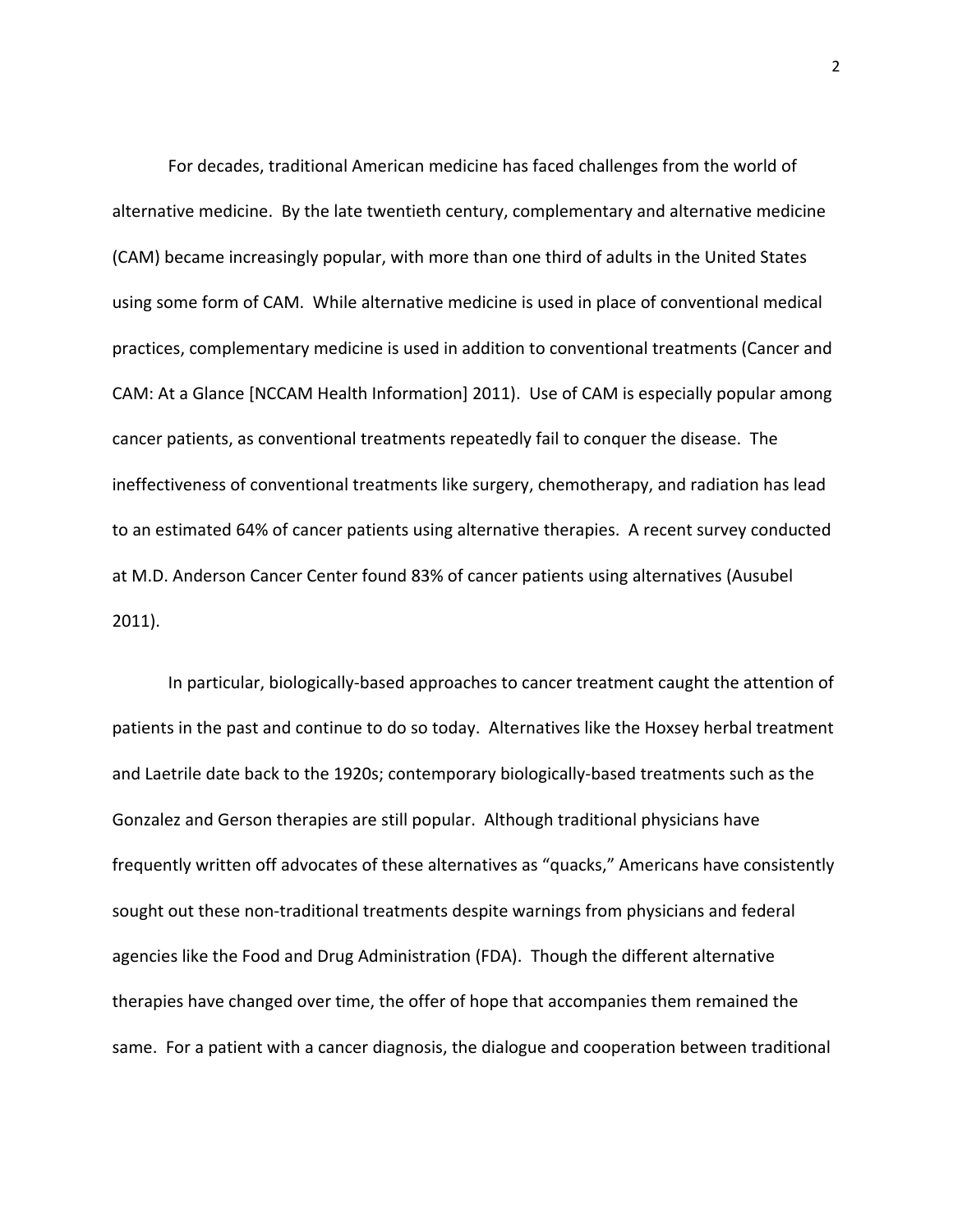physicians and alternative healers is crucial in order to provide as many viable treatment options and as much hope as possible.

#### **Growing Dissatisfaction**

Such willingness to look beyond the realm of conventional treatment indicates the growing dissatisfaction with Western Medicine. Conventional cancer treatments like surgery, chemotherapy, and radiation, while based on scientific evidence, have ultimately proved to be ineffective. Just 30% of cancer patients survive longer than five years after these methods, resulting in frustration and confusion among cancer patients and their families alike (Food Matters 2008). Of the 36%‐83% of breast cancer patients that have reportedly used CAM, many feel that Western treatment is "worse than the disease." In a study conducted at the University of Missouri, one breast cancer survivor even compared chemotherapy treatment to "a red devil" (Wanchai 2011). Chemotherapy loads the already weakened immune system of a cancer patient with toxic chemicals, in an effort to "kill the cancer without killing the patient" (Ausubel 2011). Radiation, another cancer treatment recognized by conventional medicine and often combined with surgery, is carcinogenic and mutagenic. There has been little testing to prove the efficacy of radiation. In fact, studies have shown that treating cancer patients with radiation is not only ineffective, but can often cause more harm than good (Ausubel 2011). As conventional treatments fail, resentment and distrust grows among dissatisfied cancer patients.

In addition to the general ineffectiveness of conventional treatments for cancer, a number of painful physical and psychological side effects can result as well. Lymphedema, a side effect of breast cancer treatment that causes chronic swelling of the arms or legs, affects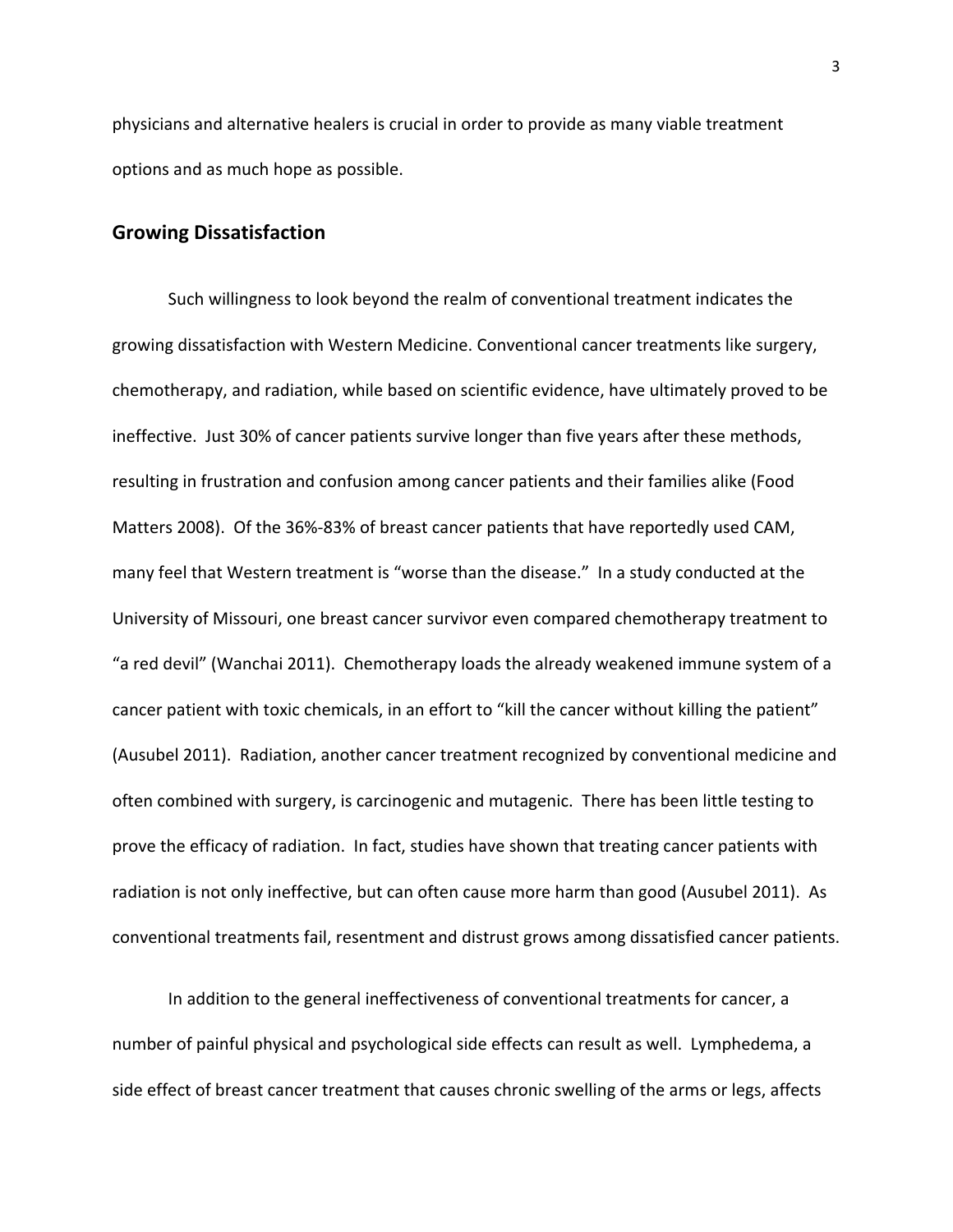10%‐25% of breast cancer survivors in the United States (Wanchai 2011). This demonstrates that even if conventional treatments succeed, survivors are still left to face a number of treatment‐related problems after remission. One example of this can be seen through cancer patient Elizabeth O'Donnell who survived breast cancer after enduring chemotherapy treatments and two surgeries, but found herself facing a host of additional health problems afterwards. The chemotherapy caused heart failure, which in turn led to shingles, double pneumonia, kidney disease, and two incidents when clots blocked her pulmonary arteries (Marcus 2004). Side effects like these are not uncommon in cancer survivors and in many cases, secondary tumors and additional cancers can appear as a result of the carcinogenic chemotherapy drugs and radiation (Ausubel 2011). With such health problems resulting from conventional treatment, cancer patients are desperate for a better approach and are consequently seeking alternative therapies. This seeking out of alternatives again demonstrates the growing distrust of physicians to provide the most effective care for their patients.

#### **Biologically‐Based Alternatives**

While dissatisfaction with conventional medical treatments often leads people to CAM, there are a number of other reasons cancer patients seek out these alternatives. Among the estimated 64% of cancer patients that use alternative therapies, some hope simply to relieve side effects of conventional treatments, ease pain or discomfort, gain a sense of control over their disease, or even cure their cancer (Ausubel 2011). Various forms of alternative medicine exist including mind‐body approaches like meditation and yoga, manipulative and body‐based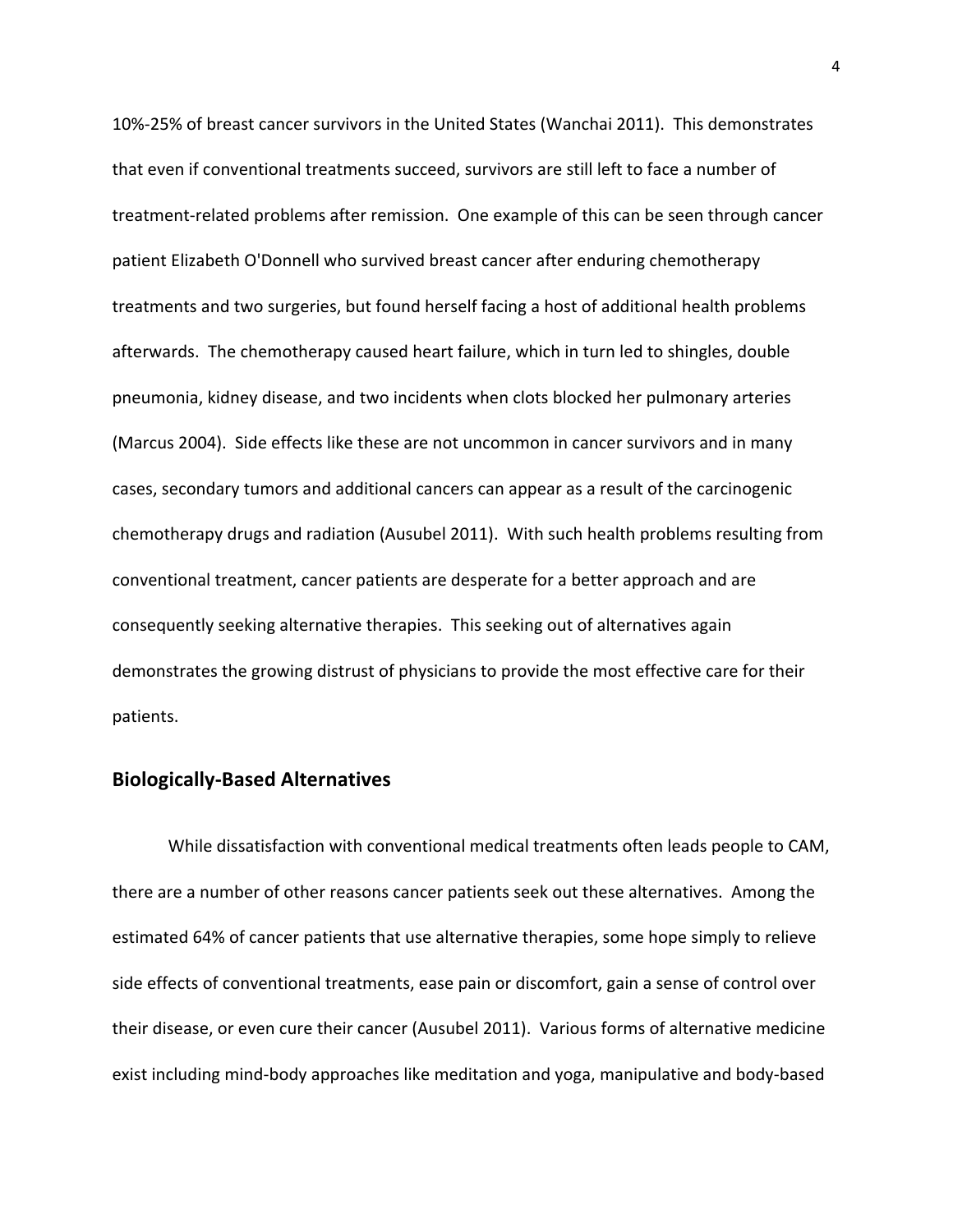practices like chiropractics and massage, energy medicine like Tai Chi, and biologically‐based methods like use of vitamins, herbs, and special diets (Thinking About Complementary and Alternative Medicine ‐ National Cancer Institute 2011). Biologically‐based approaches in particular have historically been used by 30‐75% of cancer patients worldwide (Richardson 2004). One such approach, the Hoxsey herbal treatment debuted in Taylorville, Illinois with John C. Hoxsey's establishment of the first Hoxsey Cancer Clinic in 1924. Hoxsey used herbal mixtures to remove toxins from the bodies of his patients until he was shut down by the American Medical Association in 1960 (Ausubel 2011). Similarly, the Food and Drug Administration placed sanctions against and eventually banned the sale of Laetrile as a cure for cancer in the 1970s. The substance, made from a naturally occurring substance found in the kernels of apricots, peaches, and almonds was viewed as a non‐toxic approach to cancer treatment. Though attacked and rejected by the medical profession, both biologically based treatments gained tremendous popularity among cancer patients seeking an alterative approach.

## **The Hoxsey Herbal Therapy**

By promoting his all‐natural botanical treatment, John Hoxsey instigated one of the largest alternative medicine movements in American history. In the 1950s, the Hoxsey Cancer Clinic in Dallas, Texas treated as many as 12,000 patients and new branches were established in seventeen states making it the largest privately owned cancer center in the world (Ausubel 2011). Alongside his popularity and success, however, John Hoxsey faced relentless rejection and criticism from the medical profession. The American Medical Association (AMA), the Food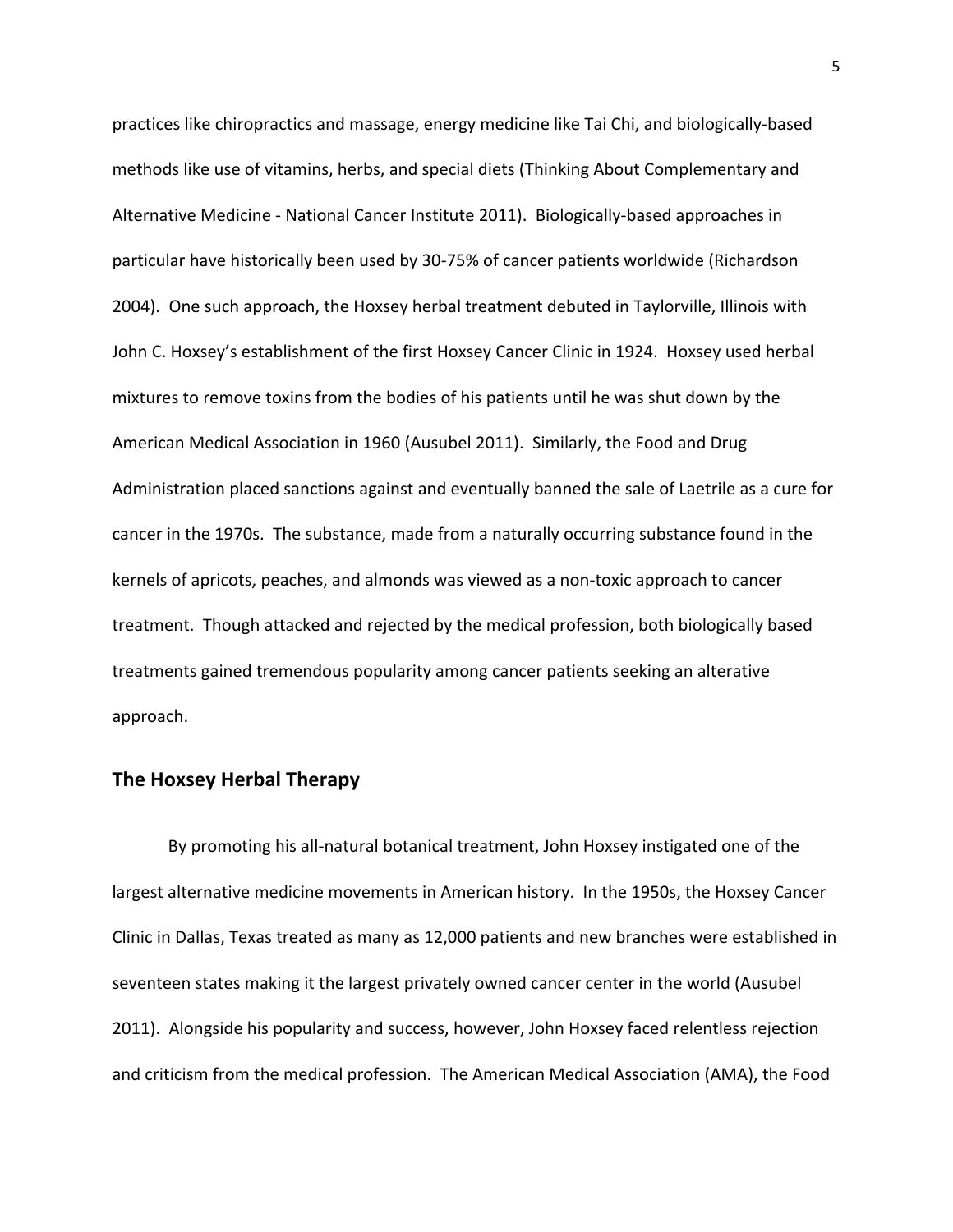and Drug Administration (FDA), the National Cancer Institute, and the American Cancer Society (ACS) repeatedly condemned Hoxsey throughout the 1950s, calling him "the worst cancer quack of the century." Medical officials claimed that Hoxsey's patients did not have cancer in the first place, were cured by radiation treatments, or died. Physicians worried that by pursuing the Hoxsey herbal treatment, patients forfeited their best opportunity for effective treatment by a recognized physician. In 1956, the FDA even launched a campaign against Hoxsey, issuing a public warning about the Hoxsey treatment. After a long battle with medical authorities, Hoxsey was finally outlawed by the federal government in 1960 (Ausubel 2011).

Hoxsey's chief nurse Mildred Nelson, moved the clinic to Tijuana, Mexico where she treated 30,000 additional patients until her death in 1999. Nelson's sister has since then taken over the clinic and continues to quietly treat cancer patients to this day. The sheer number of patients that have utilized the Hoxsey herbal treatment indicates the overwhelming popularity of this alternative. As Hoxsey recognized, his cancer clinic was a "dumping ground for hopeless cases" (Ausubel 2011). Patients whom conventional treatments failed to help often sought the Hoxsey treatment as a last resort. Even still, Hoxsey claimed to cure about 25% of these hopeless cases, and 80% of all other cases (Ausubel 2011). Very few studies on Hoxsey have been conducted by the clinic or outside scientists, but 2 small retrospective studies have suggested the possibility of benefit for some patients (Moss 2005). Though the success rate is still largely unknown today, the hope offered by the Hoxsey treatment undoubtedly became the driving force behind its popularity. Cancer patients who insisted on pursuing non‐ traditional treatments have historically been viewed as "medical deviants" (Moss 2005). Such a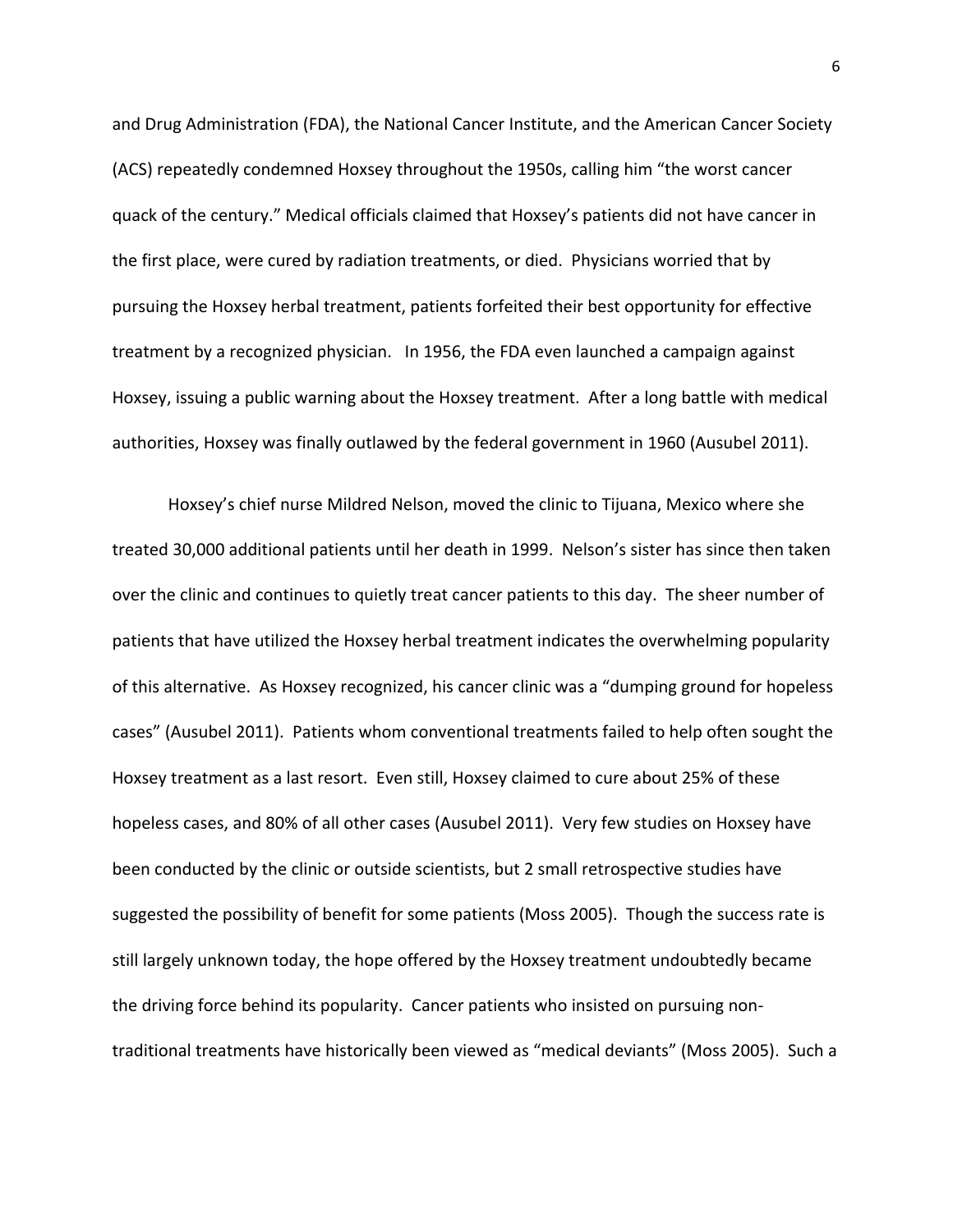term indicates the hostility that has existed between medical authorities and supporters of alternative therapies since the 1950s.

Throughout much of the early twentieth century, cancer was viewed as a hopeless and incurable condition by patients and physicians alike. Physicians' acceptance of defeat by cancer further opened the door to patients seeking alternative treatments like Hoxsey. As desperate patients flocked to Hoxsey clinics, the FDA worked persistently to discourage Americans from falling into the trap of the "smooth talking salesman" (Cantor 2006). After issuing the warning about Hoxsey, the FDA invited Americans to write for more information. Thousands of people responded with the great majority attacking the FDA's campaign and a very small number supporting it. Many wrote of the ineffectiveness of conventional treatments as well as the unbearably high costs. One Hoxsey supporter wrote "Have you ever paid hundreds of dollars to medical doctors and the same to surgeons in the hopes of being cured or even improved in health as a victim of cancer only to grow worse continually, and after you had spent precious time and money to have Specialists tell you they could do nothing more for you and send you home to die?<sup>"</sup> (Cantor 2006).

Frustrated Americans like this felt that physicians knew their patients would die, but continued with treatment for the purpose of making money. Many Hoxsey supporters believed conventional medicine deliberately kept cancer patients in the dark about the disease and its treatments. Some went so far as to claim that the government knew the limits of conventional therapies and that the Hoxsey treatment worked, but still labeled Hoxsey as a "quack" to protect their own interests. The medical profession's attack on Hoxsey caused Americans to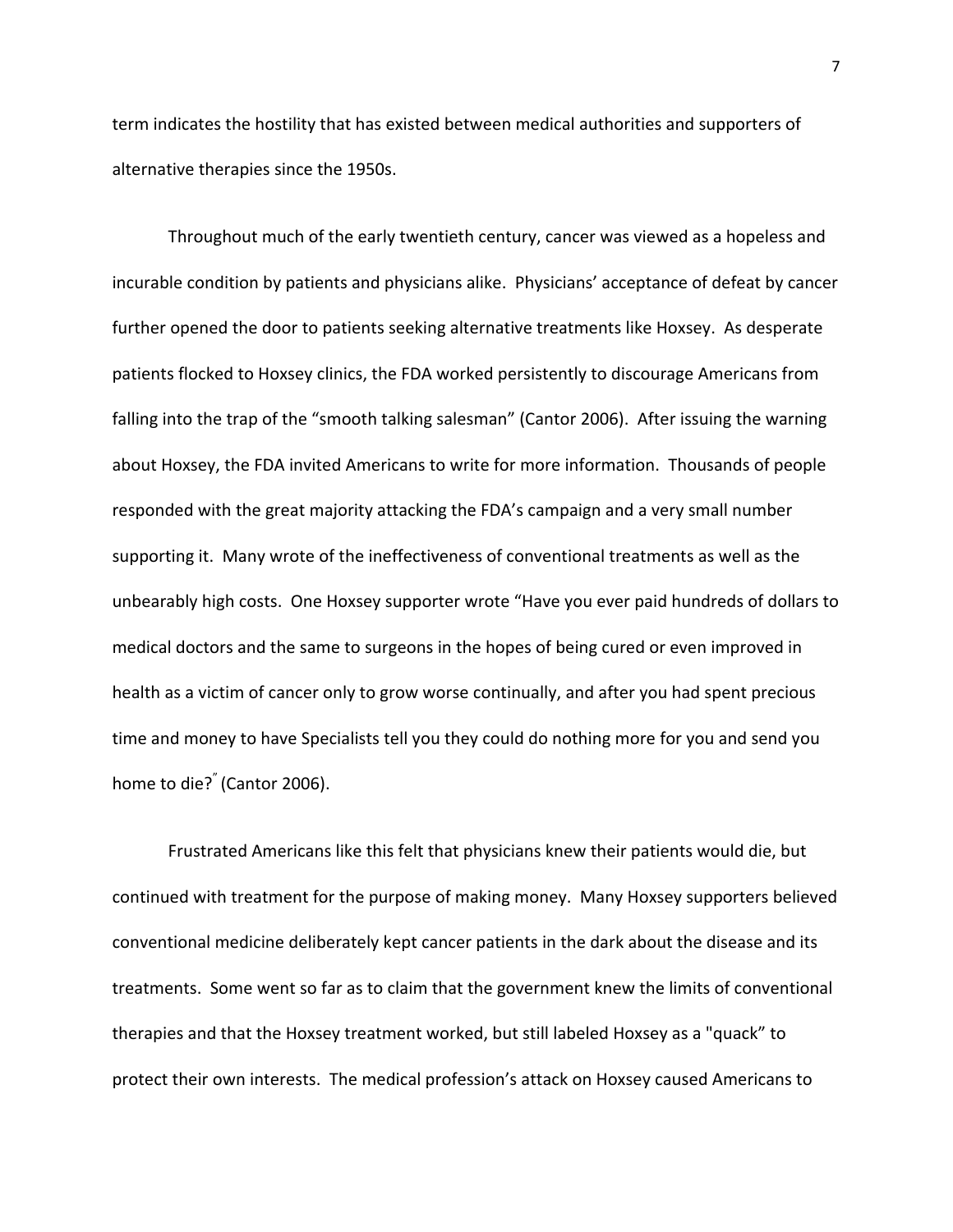further resent and distrust what they viewed as a deceitful and selfish industry. The more the federal government condemned alternatives like Hoxsey, the more defensive and suspicious the American public became. The resentful letters to the FDA reveal this lack of faith and distrust of traditional physicians apparent in the United States by the 1950s.

#### **Laetrile**

Around the same time that the Hoxsey treatment was gaining popularity, a different biologically‐based therapy, Laetrile also posed a substantial threat to conventional medicine. From the 1950s to the 1970s, laetrile was widely used both as a single anticancer agent and as part of a metabolic therapy that included a special diet, high‐dose vitamin supplements, and pancreatic enzymes. The *American Weekly* supplement to the Hearst newspapers featured 2 articles on Laetrile by author Glenn Kittler in 1963. Kittler also wrote a book titled, *Laetrile: Control for Cancer,* which was quickly published after the articles in *American Weekly* captured so much attention. Following this early media attention, a Laetrile supporter and breast cancer survivor, Cecile Hoffman formed the International Association of Cancer Victims and Friends. The association attracted 8,000 members and spread the word about Laetrile through frequent publications in the *Cancer News Journal* (Moss 2005). Other organizations like the Cancer Control Society founded by Betty Lee Morales in 1972 along with the National Health Foundation founded in 1955, and the Committee for Freedom of Choice in Medicine, Inc founded in 1972, worked together to promote non‐conventional cancer treatments and the clinics in Mexico providing these treatments.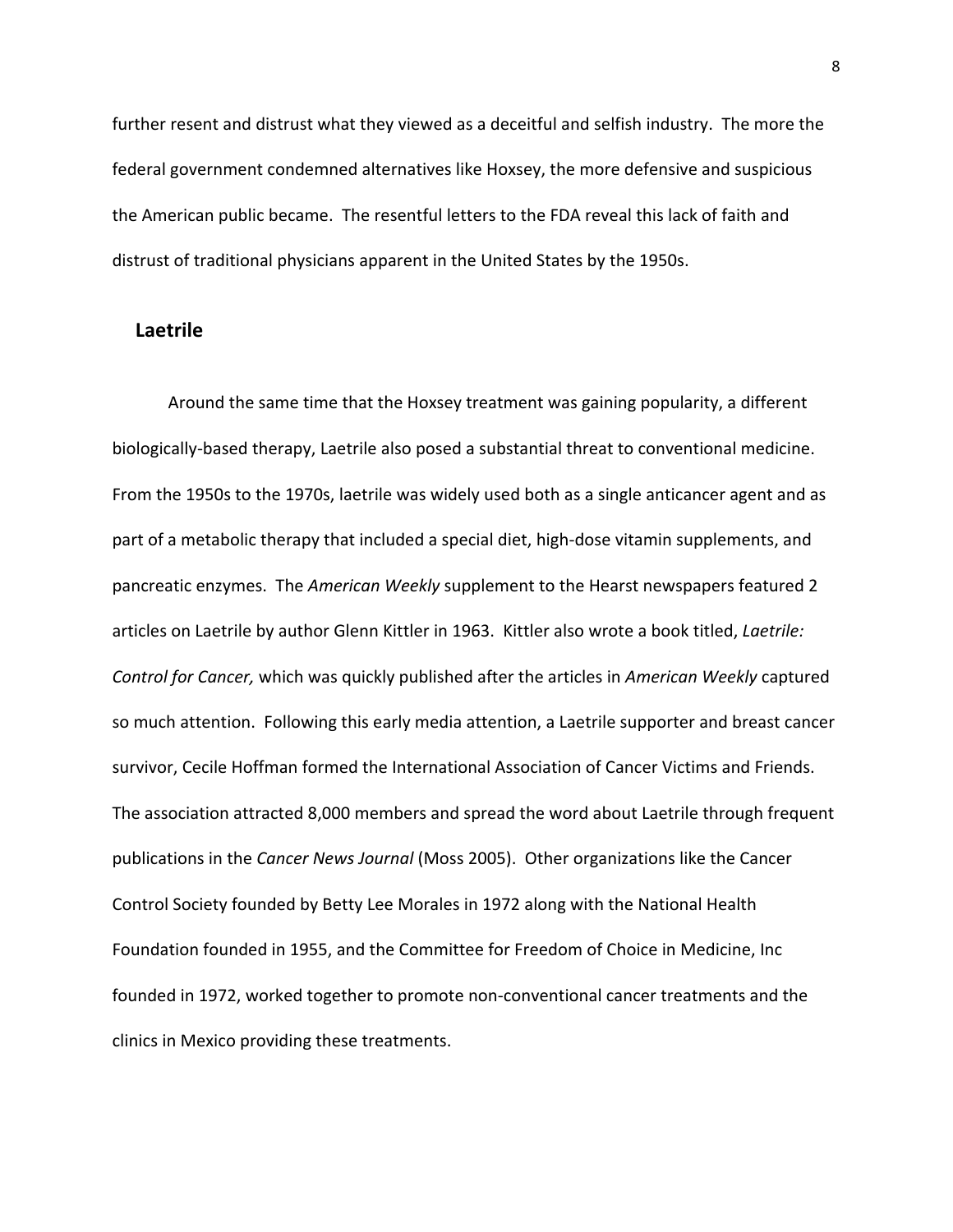Like the battle between John Hoxsey and conventional American medicine, Laetrile faced criticism and fervent rejection from medical authorities. The FDA issued warnings to Americans about the toxicity of apricot pits and the possibility of cyanide poisoning and death from consuming laetrile. By 1977, the FDA banned the transport of Laetrile into the United States and to this day, claims that there is no evidence that Laetrile is effective or safe to use for cancer treatment. Regardless, more than 70,000 people had reportedly opted for Laetrile over conventional treatments in the United States by 1978 (Lerner 2005). Medical authorities struggled to maintain patient loyalty to orthodox medicine.

Use of laetrile spiked again after actor Steve McQueen traveled to a clinic in Tijuana, Mexico to treat his lung cancer in 1980. Like many desperate cancer patients who chose the Hoxsey herbal treatment, McQueen chose Laetrile as a last resort treatment option. He did not decide to travel to Mexico until he had exhausted all other options. McQueen reportedly stated "The doctors here say I'm a goner. They don't give me any hope" (Lerner 2005). When American physicians gave up on him, McQueen opted for Laetrile, which provided one last chance. As the American public watched Steve McQueen, a public figure with access to the best medical care in the United States, opt for the alternate approach to treating his cancer, many cancer patients followed suit. As a 1980 headline declared, "Desperate Cancer Patients are Flocking to Mexican Hospitals Seeking McQueen's Treatment" (Lerner 2005). CBS News reported that thousands of American cancer patients were hoping to "escape the death sentences pronounced on them, they feel, by American doctors" (Lerner 2005).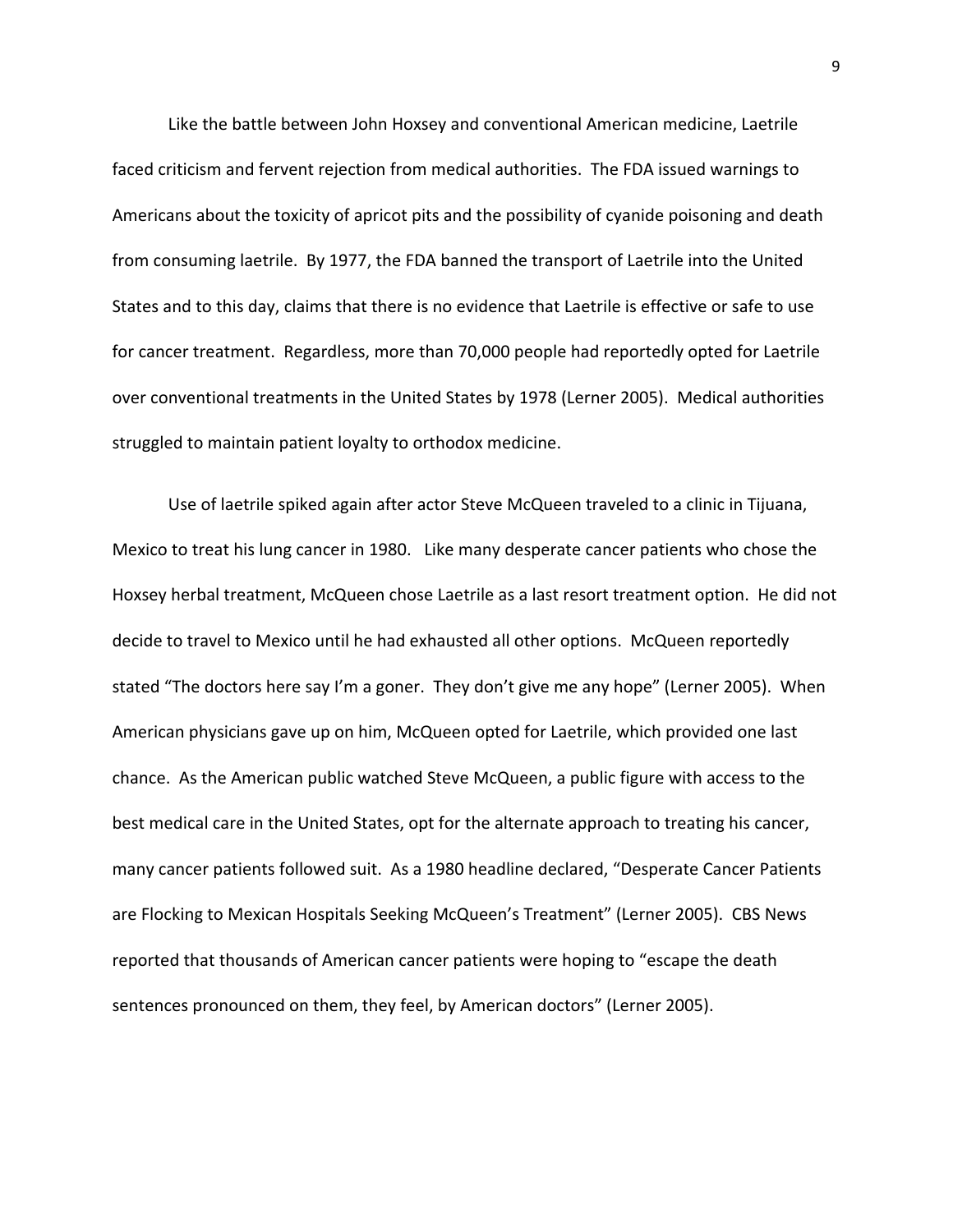By the 1970s, clinics were popping up all over Mexico. The Cydel Clinic (Clinica Cydel) was the first of these clinics, headed by Mexican oncologist Mario Soto in the mid 1970s. In 1970, the Contreras clinic opened, followed by the American Biologics hospital in 1977, and the Manner Clinic in 1984. The Cydel Clinic together with the Contreras Clinic reportedly treated about 250 new patients every week, or 13,000 each year (Moss 2005). As was the case with patients using the Hoxsey herbal treatment, cancer patients using laetrile viewed it as a newfound source of hope that conventional American medicine could not, or would not provide.

Though the 1970s marked the height of laetrile's popularity, the substance is still used by Americans today. In 2000, doctors reported a new wave of laetrile use among cancer patients, largely due to the fact that the Internet makes it readily available (Lagnado 2000). As many as 28,000 customers seek laetrile from websites like Christian‐Brothers.com, ApricotsfromGod.com, and CancerAnswer.com, all operated by Christian Brothers Contracting Corp. Jason Vale, the founder of Christian Brothers, distributed syringes, tablets and vials of laetrile from his home in Queens, NY until being sentenced to prison for fraud in 2004. Each website promised an "answer for cancer" and provides several testimonials of people claiming to have been successfully cured. At the same time though, the websites make it clear that the FDA has condemned the sale of laetrile and customers are prompted to view a warning letter from the FDA. Despite these warnings from the FDA and physicians, Americans continue to purchase and use laetrile in their own homes. This has been a cause of concern for physicians like James Dougherty, deputy chief physician at Memorial Sloan‐Kettering in New York City who claims that taking laetrile, especially unsupervised, is very dangerous. Dougherty says he even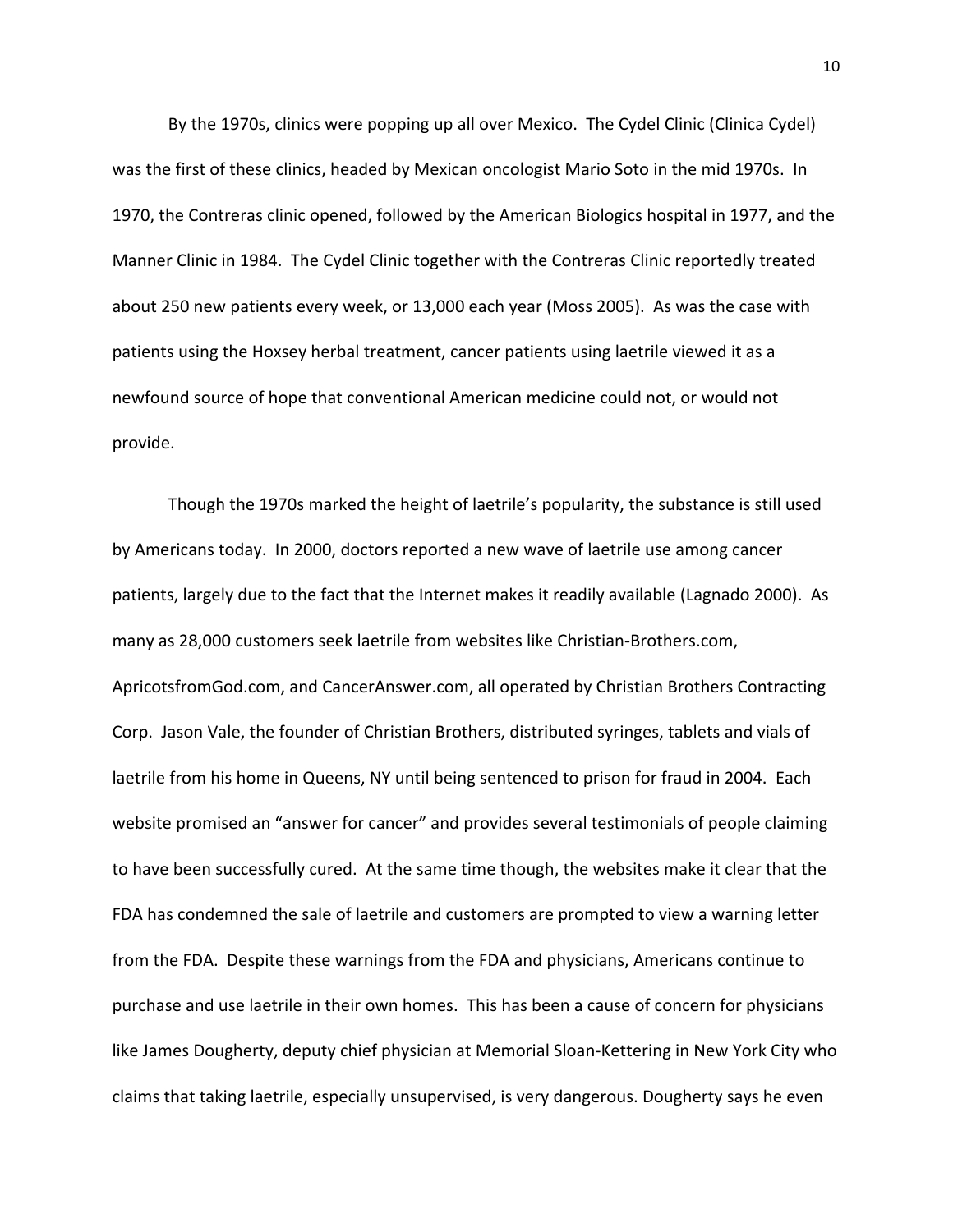finds himself "longing for the days when obtaining underground drugs like laetrile required a trip to a Mexican clinic" (Lagnado 2000).

Barrie Cassileth, chief of Integrative Medicine at Memorial Sloan‐Kettering Cancer Center says people ask about laetrile "almost every day, and if it isn't the patient, it is the patient's children, or grandchildren, who go to the Internet" (Lagnado 2000). When patients and their families are dissatisfied with conventional treatments, or when traditional physicians have nothing left to offer, patients turn to the Internet in hopes of finding anything that will offer hope. The Internet has therefore played a tremendous role in convincing desperate cancer patient that laetrile will work for them. One Christian Brothers customer, 18 year old Jean‐Raphael Lemoine, chose laetrile over conventional treatment despite the advice of his doctors who believe his cancer will spread and several symptoms will worsen without radiation and chemotherapy treatments. Stephen Deputy, Lemoine's neurologist at Children's Hospital in New Orleans claims that his doctors "are all kind of hoping he will change his mind…He is playing a game of Russian roulette."

The deliberate rejection of physicians' advice that is apparent in Jean‐Raphael Lemoine's case indicates the decline of physician authority that may occur as a result of alternative therapies like laetrile. When Lemoine's doctors told him he would need massive doses of chemotherapy and radiation that could result in side effects like partial blindness and sterility, he made a choice to disregard their advice and seek out an alternative. This indicates yet another example of patients' dissatisfaction with conventional methods of cancer treatment and a desire to take control of one's own health by utilizing alternatives. Patient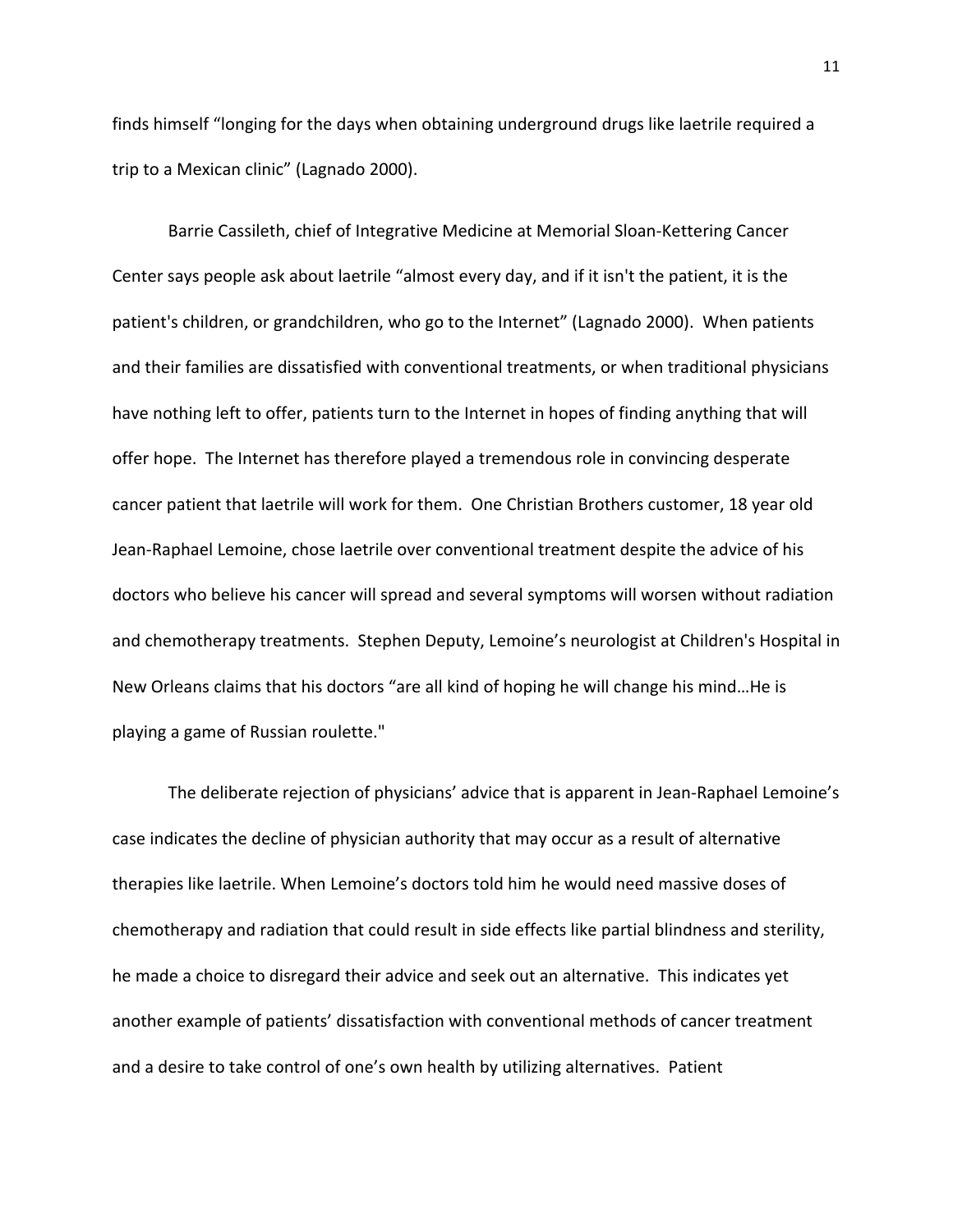empowerment, in turn, creates tension between patients like Lemoine, who pursue alternative therapies, and their traditional physicians.

#### **The Gonzalez Therapy**

Modern American medicine has made great advancements since the time of the Hoxsey herbal treatment and Laetrile. Nevertheless, alternative therapies continue to capture the interest of cancer patients each year. Cancer patients and survivors use these therapies more than those without cancer often because they truly believe in their effectiveness (Thinking About Complementary and Alternative Medicine ‐ National Cancer Institute 2011). Dr. Nicholas Gonzalez, a practicing doctor in New York since 1987, currently utilizes a specific nutritional therapy to treat cancer patients. Using individualized diets, supplements, pancreatic enzyme supplements, and coffee enemas for detoxification, Gonzalez treats patients with the therapy taught to him by his alternative practitioner mentor, Dr. William Donald Kelley (Gonzalez 2011).

 As was the case with the Hoxsey treatment and Laetrile, the Gonzalez therapy has faced intense criticism from orthodox medicine. Gonzalez has been labeled as a fraud, denounced on national television, and has lost two malpractice suits (Specter 2001). In 1993, Gonzalez' medical license was briefly suspended by the state of New York after an investigation confirmed that Gonzalez misdiagnosed six patients (Crabtree 2002). Though the suspension was lifted, the New York State medical board forced Gonzalez to undergo re‐training for "departing from accepted practice" (Specter 2001). In 1997, Gonzalez lost a malpractice suit to a former patient, Julianne Charell. The *New York Daily News* reported that Gonzalez was ordered \$2.5 million in damages (Arena 1997). In 2000, Gonzalez was charged with \$282,000 in damages for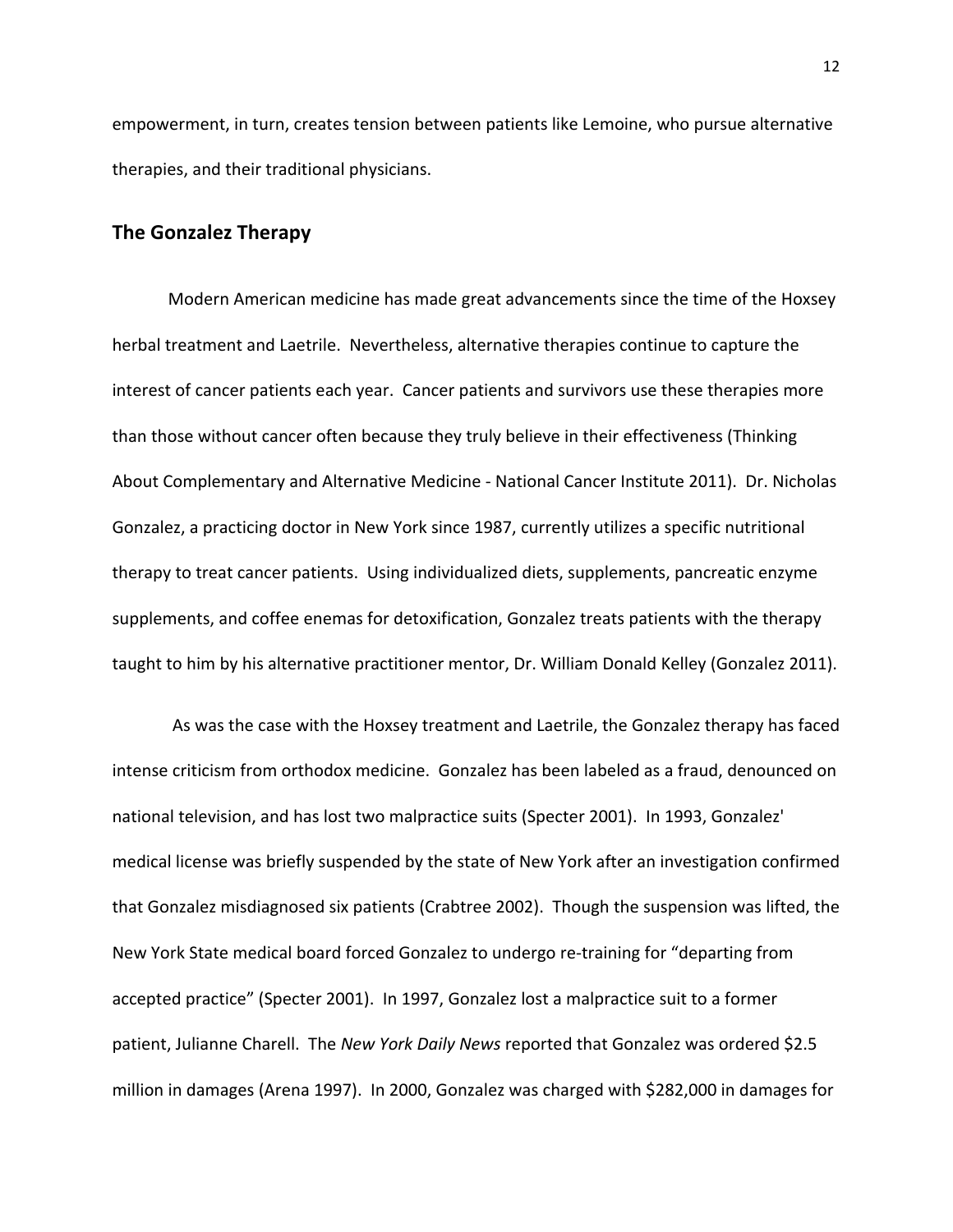the death of another former cancer patient, Hollace Schafer (Arena 2000). Despite this blatant rejection and disapproval from the world of traditional medicine and the government, Americans continue to seek hope through Dr. Gonzalez's nutritional‐enzyme regimen. Gonzalez and his partner Linda Isaacs are treating about six hundred patients this year and are forced to turn away even more.

Gonzalez has continued to gain popularity in the United States as the media begins to pay more attention. Health letters, websites, magazines, and television shows have drawn attention to Gonzalez's work. In recent years, the Discovery Health Channel and magazines like *Life Extension, totalhealth,* and *Prevention* recognized Gonzalez's unconventional approach by featuring stories about the his nutritional therapy. Perhaps the most high profile supporter and advocate for alternative medicine in general, is actress Suzanne Somers. On February 6, 2010, Somers praised Gonzalez on her personal blog, posing an entry titled "A Stage IV Cancer Survival Story – by Carey Reading, Dr. Gonzalez's patient" featuring a testimonial from one of Dr. Gonzalez's patients. Above the letter, Somers pays tribute to the "incredible work" of Dr. Gonzalez and states "I hope I never have to test it, but were I to get cancer again I would be at his door yesterday" (Reading 2010).

In 2009, Somers published a book *Knockout* that contains sections on a number of alternative cancer treatments including the Gonzalez therapy. *Knockout* debuted at #1 on the *New York Times* bestsellers list and remained at #1 for six weeks. It also appeared on the bestseller lists of *USA Today, The Wall Street Journal,* and *Publishers Weekly.* The book includes a lengthy interview with Dr. Gonzalez, as well as interviews with nine of Gonzalez's patients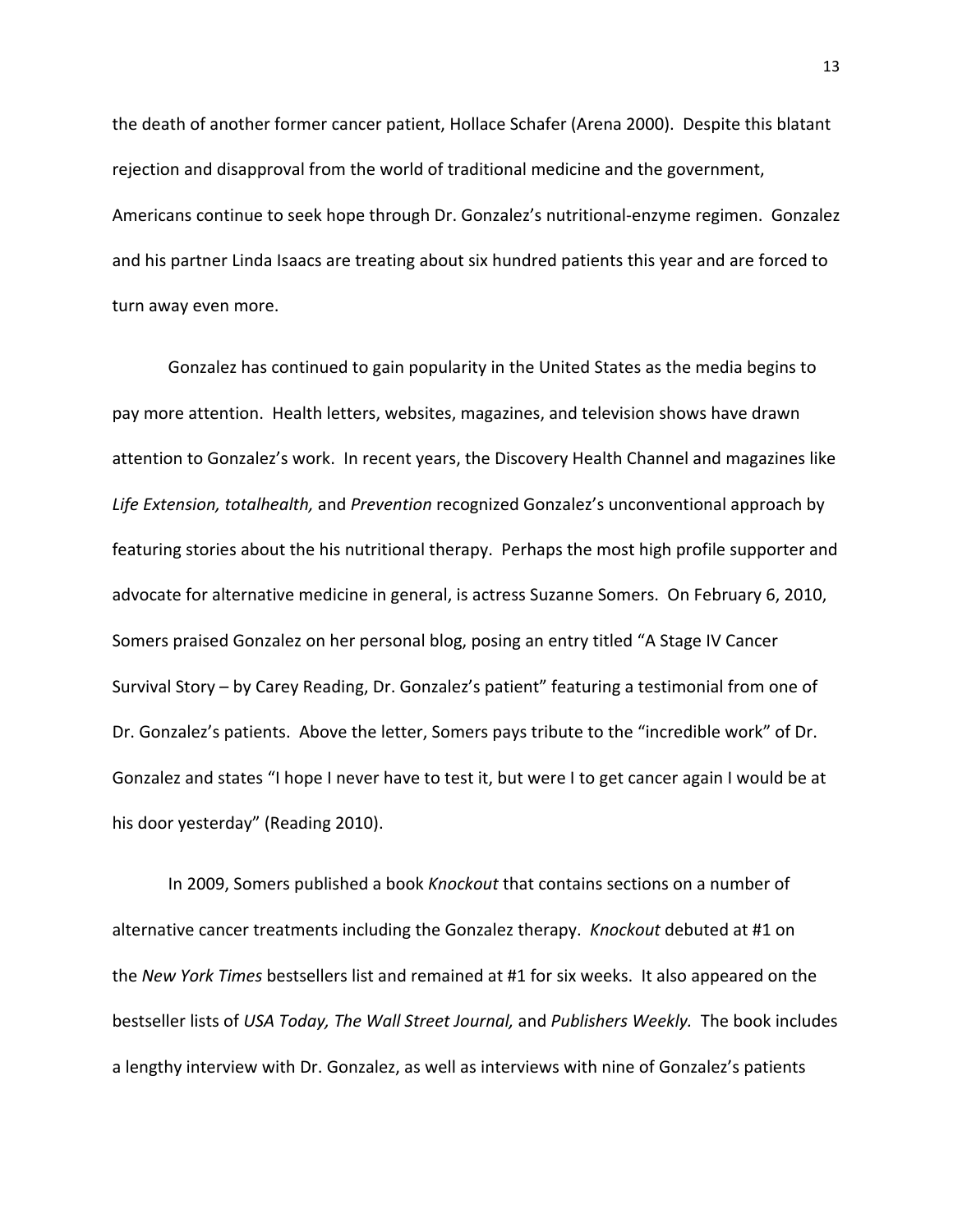who either survived or beat the odds. In wake of Somers' book, television shows such as EXTRA, the TODAY show, and Larry King Live interviewed Somers about the book and her experiences with alternative practitioners like Dr. Gonzalez. In an interview with Ann Currie on the TODAY show on October 19, 2009, Somers tells the story of her misdiagnosis of cancer and endorses various alternative practitioners including Dr. Gonzalez. She explains that she told her husband that she would reject chemotherapy and wanted him "to take her to New York to Dr. Nicholas Gonzalez" because he was one of the "doctors out there doing this incredible work" (TODAY: Suzanne Somers: 'I Saw My Death 2009). With the TODAY show being one of the most‐watched morning talk shows in the United States, Somer's message was extended to an incredibly large audience.

In addition, Gonzalez and some of his patients joined Suzanne Somers on Larry King Live on October 23, 2009 for a 40‐minute interview. Here Gonzalez discussed conventional and alternative cancer treatments with Dr. Otis Brawley, Chief Medical Officer for the American Cancer Society. Gonzalez explained that there are cancers like Hodgkin's disease, testicular cancer, certain lymphomas, and childhood leukemia that can be cured with chemotherapy, but it is largely ineffective for the majority of cancers. According to Gonzalez, chemotherapy is not beneficial for "the major killers," such as metastatic lung, metastatic breast, metastatic colon, and metastatic pancreatic cancer resulting in a need to look for "more options" (CNN 2009). Dr. Brawley argued that suggesting that patients should not use chemotherapy, "blanket and outright" is "just harmful." He admitted though, that there are some people getting chemotherapy who should not be. He explained, "Those people are getting treated because the patient wants treatment, because they don't want to die and the doctor wants to give them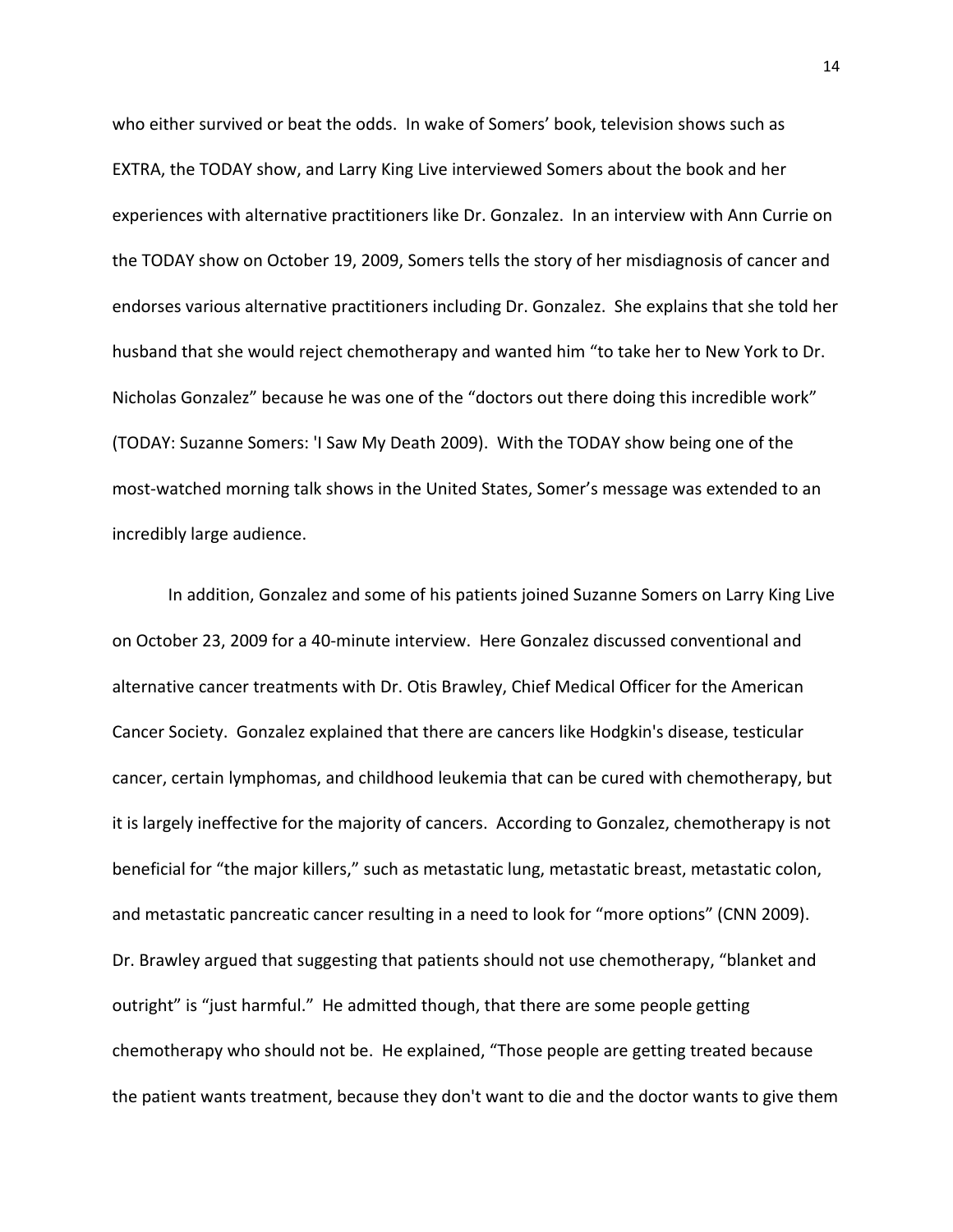treatment because the doctor doesn't want to tell them that they are dying." For patients like these, it is clear that new options will be crucial to surviving cancer in future years. Gonzalez stated in the interview that he thinks it's a mistake "to assume that in the conventional medical world all that is used are therapies that have been proven to be beneficial and in the alternate world it is the opposite" and that "patients should have the option to choose whatever treatment they want" (CNN 2009).

In a world where patients are making healthcare decisions on their own, communication between conventional and alternative practitioners is crucial. Past legal battles between medical authorities and alternative "quacks" have resulted in much tension between the orthodox and alternative medicine. As with Hoxsey and Laetrile though, patients consistently seek out alternative therapies regardless of traditional physicians' opinions. In the best interest of the patient, it is crucial that conversations between traditional and alternative practitioners like Dr. Brawley and Dr. Gonzaelz become more commonplace. As Dr. Brawley stated in his interview, " It's wonderful when a conventional doctor and the alternative therapist are actually communicating. And if the alternative therapy is making the patient feel better, that's wonderful" (CNN). After Larry King Live, Somers commented on her blog that she had "never had such an outpouring of response to any show" and "People ran to the book stores, to (her) website SuzanneSomers.com, and to Amazon.com" (Suzanne's Blog | My Latest Appearance on Larry King 2009). Such interest surrounding the issue of alternative cancer treatments highlights the necessity of continuous dialogue between conventional and alternative practitioners.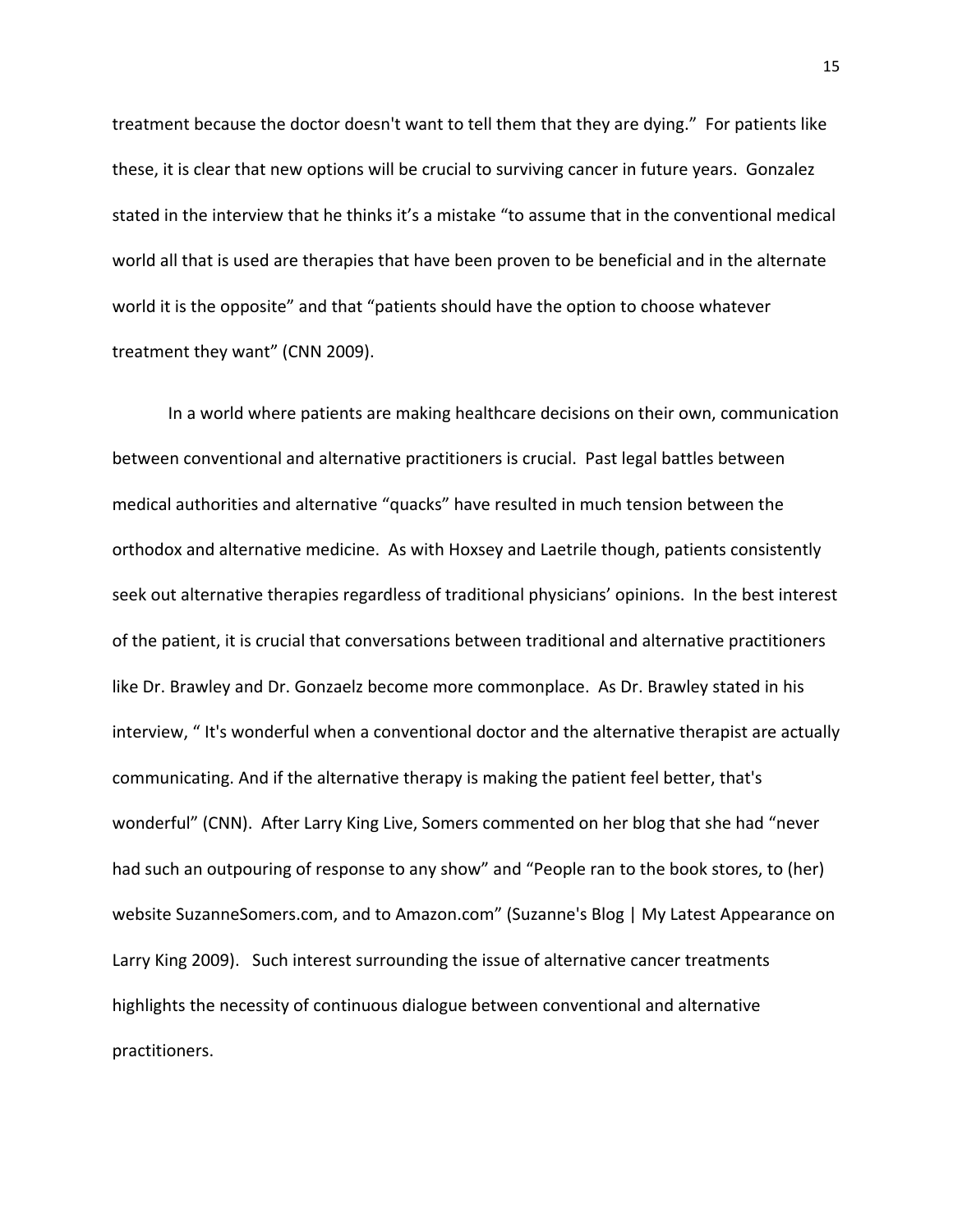In light of the popularity of Gonzalez and his nutritional therapy, both the medical profession and major corporations have begun to pay more attention to alterative cancer treatments like Gonzalez's. With the help of Dr. Ernyst L. Wydner, former president of the American Health Foundation, Gonzalez organized a small study comparing chemotherapy with Gonzalez's therapy for patients with pancreatic cancer (Specter 2001). Proctor & Gamble and officials at Columbia University supported the study, and Nestle provided the funding. The study found that patients utilizing Gonzalez's therapy lived an average of 17.5 months longer than patients treated with chemotherapy. These findings were published in the peer‐reviewed journal *Nutrition and Cancer* in 1999, capturing the interest of the National Cancer Institute and the NIH's National Center for Complementary and Alternative Medicine (Specter 2001).

The NIH consequently provided a \$1.4 million grant to Columbia University to sponsor Gonzalez's research. The support from the NIH came largely from a desire to gain awareness and understanding of supplement use among cancer patients. As a result of the 1994 Dietary Supplement Health and Education Act, supplements are classified as food‐not‐drugs and therefore do not need to be proven safe or effective to be sold (Specter 2001). This has physicians like Karen Antman especially concerned for the safety of their patients. As Chief of Columbia's division of medical oncology, Karen Antman stresses the importance of trials like Gonzalez's. She believes that "If half of my patients are taking something different from what I prescribe, I'd better know what it does" (Specter 2001). Roughly 50% of the American adult population takes dietary supplements, including cancer patients who frequently fail to inform their doctors. More and more, Americans wish to make their own health decisions, regardless of advice given to them by their physicians.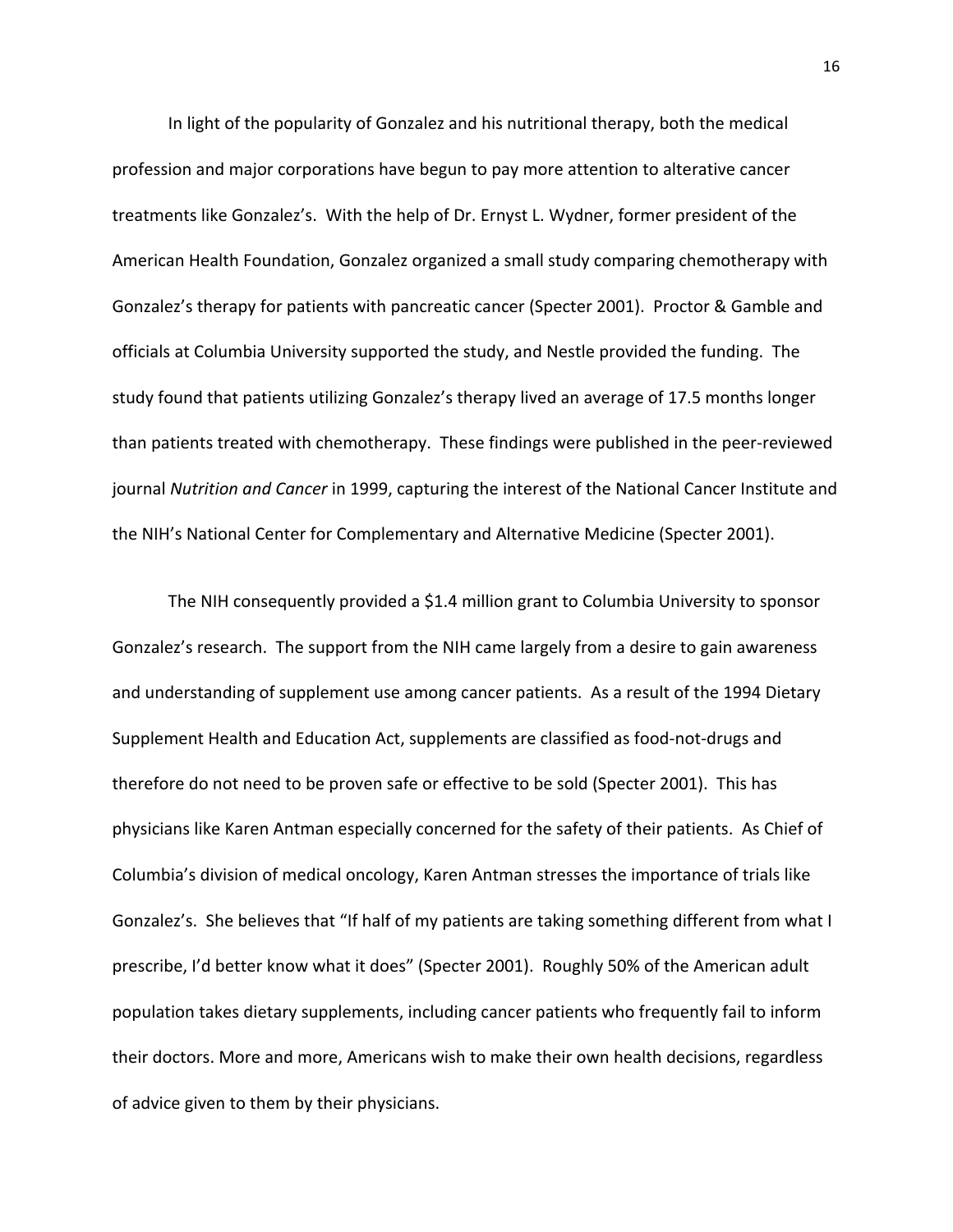The safety of patients is a major reason for the necessity of dialogue and exchange between traditional and alternative practitioners. Gonzalez's willingness to share his research and persistence in getting his work evaluated by the conventional medical world has contributed positively to this dialogue. As Gonzalez has stated, he is "not hiding in Mexico" and is "not attacking the medical establishment as a bunch of jerks trying to destroy innovative therapies" but instead is saying "Look, we want to get our work tested — help us" (Crabtree 2002). By making efforts to work and cooperate with tradition physicians and medical officials, Gonzalez is demonstrating the kind of collaboration that is imperative for the safety and best care of cancer patients in the United States.

## **Gerson Therapy**

Like the Hoxsey and Laetrile clinics forced to relocate to Mexico, the Gerson Therapy, a nutritional regime dating back to the 1930s, is currently available to American patients in clinics located in other countries, as it is illegal in the United States. The Gerson Therapy was originally developed by German doctor, Max Gerson to treat his own migraine headaches. In 1977, Charlotte Gerson, daughter of Max Gerson, co‐founded the Gerson Institute in San Diego, California with Norman Fritz to continue the work of her deceased father (Moss 2005). The Gerson Institute is not a treatment facility, but does license clinics and practitioners to treat patients. It is estimated that about 1,000 people worldwide are now using the therapy, which consists of a strict diet, numerous dietary supplements, and coffee enemas. Educational and training programs are provided at the Gerson Institute for people currently using or considering using the therapy. Patients interested in treatment must travel to either of the two Gerson‐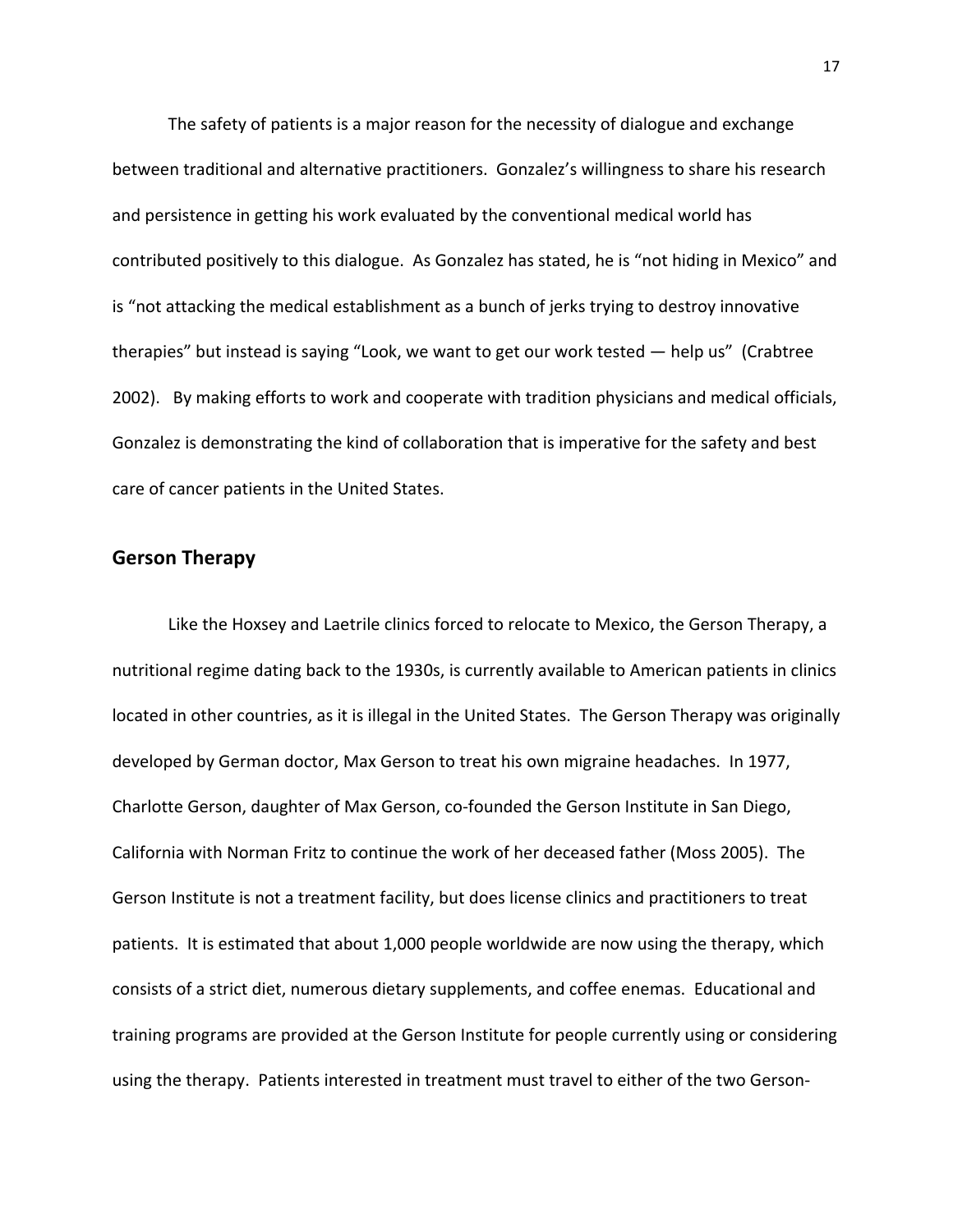licensed clinics that currently exist, Clinica Nutricion y Vida in Mexico, and the Gerson Health Centre in Hungary (Gerson Articles 2011). These facilities treat patients from various countries including the United States, seeking a non‐traditional cancer treatment option.

The American Cancer Society warns cancer patients that the Gerson Therapy is scientifically unproven and is "not widely accepted by the medical community" (Gerson Therapy (PDQ®) ‐ National Cancer Institute 2011). The ACS also warns patients about dangerous coffee enemas, which have been associated with serious infections, dehydration, colitis, and even death. Nevertheless, patients continue the trend of seeking out alternatives despite advice from traditional physicians. A *New York Times* article published in 1988 reported " two of thousands of cases in which nutrition is being abused or misused in the treatment of cancer" (Brody 1988). The first case was a New York woman with breast cancer who refused surgery or any conventional therapy and "tried to cure herself with a macrobiotic diet of grains, beans, raw vegetables, seaweed, weak tea, fruits and seeds." The article also references the Gerson Therapy, stating that patients who choose such alternatives "spurned or abandoned scientifically established conventional therapy in favor of unproved remedies" (Brody 1988). Patients like the New York woman contribute to the decline of traditional physician authority and consequently face scrutiny from the medical profession. This demonstrates the tension that exists between conventional medicine and proponents of alternative treatment options.

Similarly, the Gerson Institute's July/August 2011 *Healing news* newsletter includes an article about a 68‐year‐old patient, Joyce Forsythe, who disregarded the advice of her oncologist and utilized the Gerson Therapy instead. Forsythe's spleen was removed at the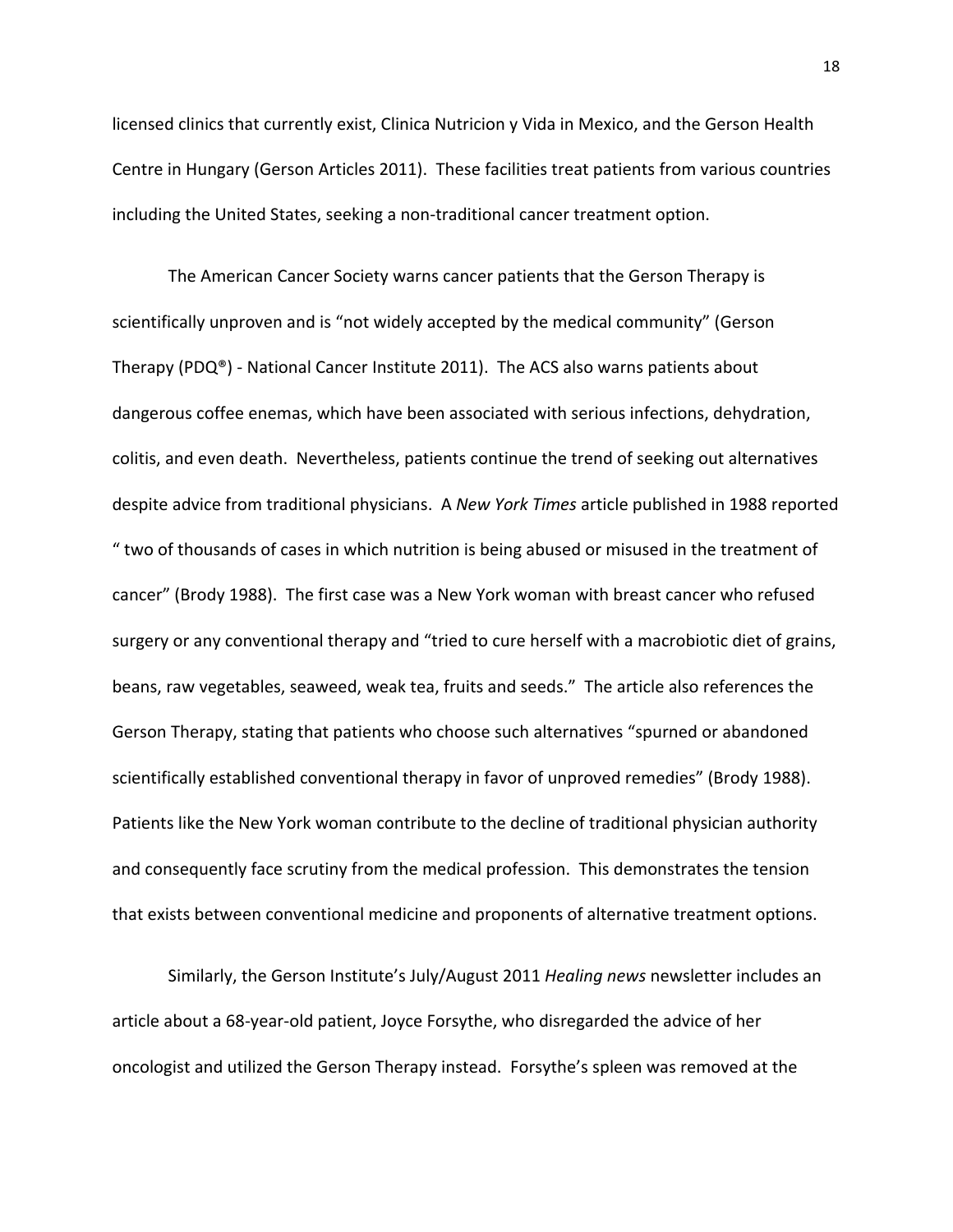Dana Farber Cancer Institute in Boston, MA, where she was advised to begin chemotherapy treatments. Forsythe's oncologist told her "while nutrition wouldn't hurt, it wouldn't help" (Ake 2011). After using the Gerson Therapy, Forsythe recovered from non‐Hodgkin's lymphoma and is still alive six years later. Though Forsythe's case has had positive results so far, physicians remain skeptical about patients' decisions to forgo traditional cancer treatment. Studies estimate that 60% of cancer patients try unconventional treatments and two‐thirds of cancer patients who try these alternatives do not tell their doctors (Most Cancer Patients Seek Natural Remedies ‐ Health ‐ Alternative Medicine ‐ Msnbc.com 2009). This demonstrates the decreasing reliance of patients on their physicians in making health‐related decisions. Empowered patients believe they can make the best decisions regarding their own health and consequently continuously choose alternatives that are discouraged by the medical world.

Barrie Cassileth, chief of integrative medicine at Memorial Sloan‐Kettering Cancer Center in New York noted the recent growing interest in alternative remedies. In 2009, Cassileth stated, "What I am noticing in the last year or two is a resurgence of these things. It's coming back" (Most Cancer Patients Seek Natural Remedies ‐ Health ‐ Alternative Medicine ‐ Msnbc.com 2009). Just as the Hoxsey & Laetrile treatments appealed to Americans in past decades, new alternative remedies such as the Gerson Therapy interest cancer patients in the United States today. Much of this interest is sparked by information provided to Americans in the media. In 2004, Prince Charles of Wales openly endorsed the Gerson Therapy, telling healthcare professionals at the World Health Assembly in Geneva, "rather than dismissing such experiences, we should further investigate the beneficial nature of these treatments" (Revill 2004). Prince Charles is a strong supporter of alternative medicine and continues to encourage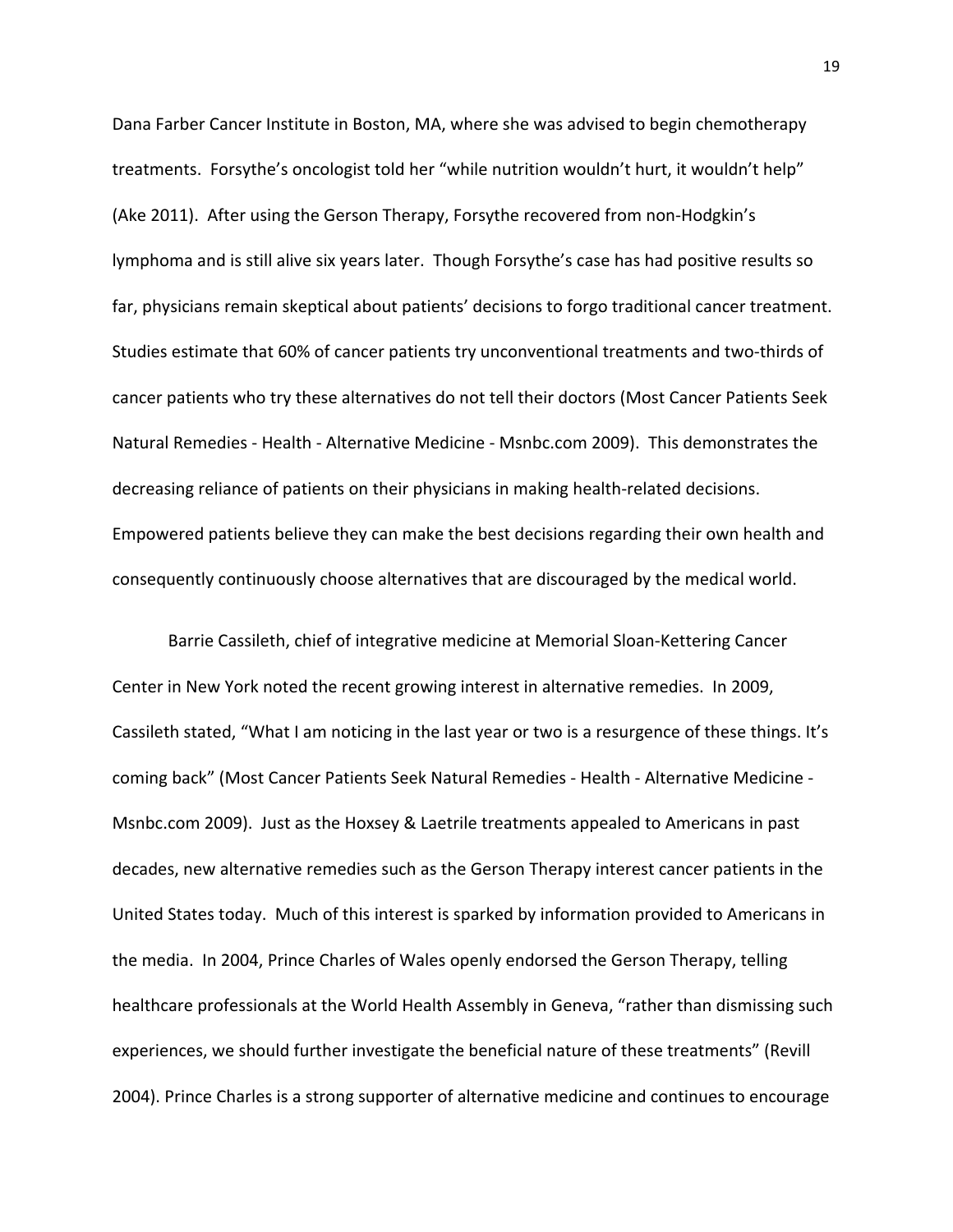integration of non‐conventional approaches like the Gerson Therapy into mainstream medicine (Revill 2004).

As has been the case with past alternative therapies like Hoxsey, Laetrile, and the Gonzalez therapy, organized medicine fought back against Prince Charles. In April 2008, *The Times* published a letter from Edzard Ernst that asked Prince Charles' Foundation for Integrated Health (closed in 2010) to recall two guides promoting alternative medicine, saying: "the majority of alternative therapies appear to be clinically ineffective, and many are downright dangerous" (Revill 2004). In response to the article, the Prince's Foundation argued that they were simply "encouraging people to look at reliable sources of information... so that they can make informed decisions" (Revill 2004). Prince Charles' support of integration of alternative medicine and open endorsement of the Gerson Therapy have contributed to the popularity of choosing alternatives and the growing notion of the empowered patient.

There have also been several documentaries produced in recent years that preach the importance of nutrition for cancer patients, many of which explicitly reference and/or endorse the Gerson Therapy. *The Beautiful Truth* produced by Steve Kroschel in 2008, is a documentary about a 15‐year‐old boy, Garrett who begins a cross‐country road trip to investigate the Gerson Therapy. Throughout the film, he meets with scientists, doctors, and cancer survivors including Charlotte Gerson, who all lead him to conclude that "Max Gerson found the cure to cancer" 80 years ago (The Beautiful Truth (2008)‐IMDb 2008). Other documentaries such as *The Gerson Miracle, Dying to Have Known,* and *Food Matters* similarly endorse the Gerson Therapy.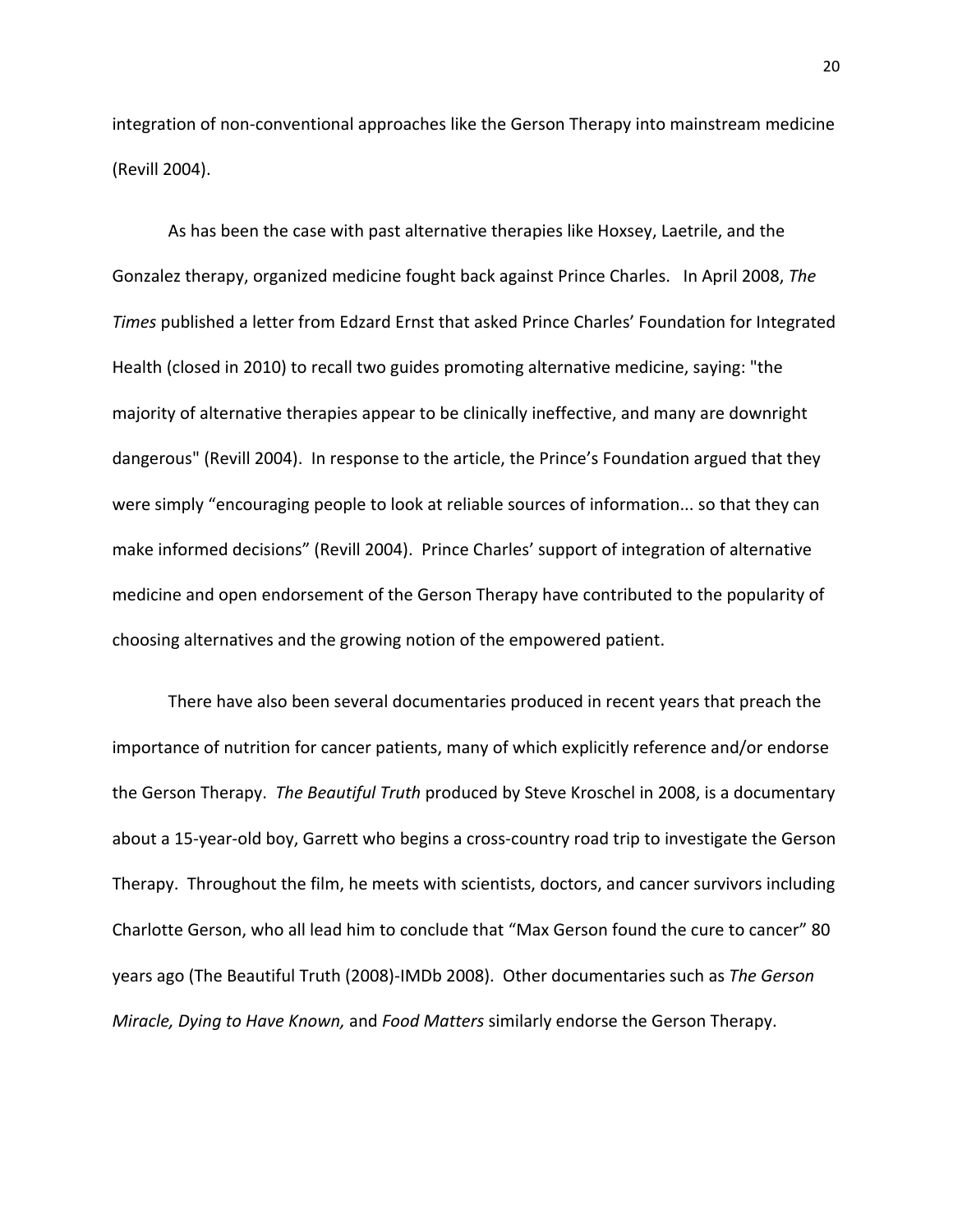The most recent, *Food Matters*, was produced in 2008 and also includes interviews with Charlotte Gerson as well as other scientists, naturopaths, and physicians. The film encourages viewers to provide the body with the nutrients necessary to heal itself, rather than masking health problems with medication. Andrew Saul, a therapeutic Nutrition Specialist featured in the film even states that "Good health makes a lot of sense, but it doesn't make a lot of dollars" (Food Matters 2008). This reinforces the notion that the healthcare industry fails to do what is in the best interest of the patient, and instead works for its own benefit. In its discussion of alternative cancer treatments like the Gerson therapy, *Food Matters* helped to spread the message of dissatisfaction and distrust of the American healthcare system. With messages like these introduced and reinforced in the media, traditional doctors' authority declines as patients feel less dependent and ultimately, empowered.

# **The "Empowered" Patient**

A population of empowered cancer patients in the United States, on the one hand marks progress and great initiative with regards to a patient's own health. On the other hand, though, empowered patients and thus empowered decision‐makers, risk making a decision detrimental to their health when they disregard the advice of their physicians. In a world where information is made readily available through the Internet, patients are able to quickly and easily access health information from a multitude of sources--both reliable and unreliable. Although federal organizations like the Food and Drug Administration, the American Cancer Society, and the National Institutes of Health work to provide guidelines and warnings for cancer patients seeking treatment options, the empowered American patient historically opts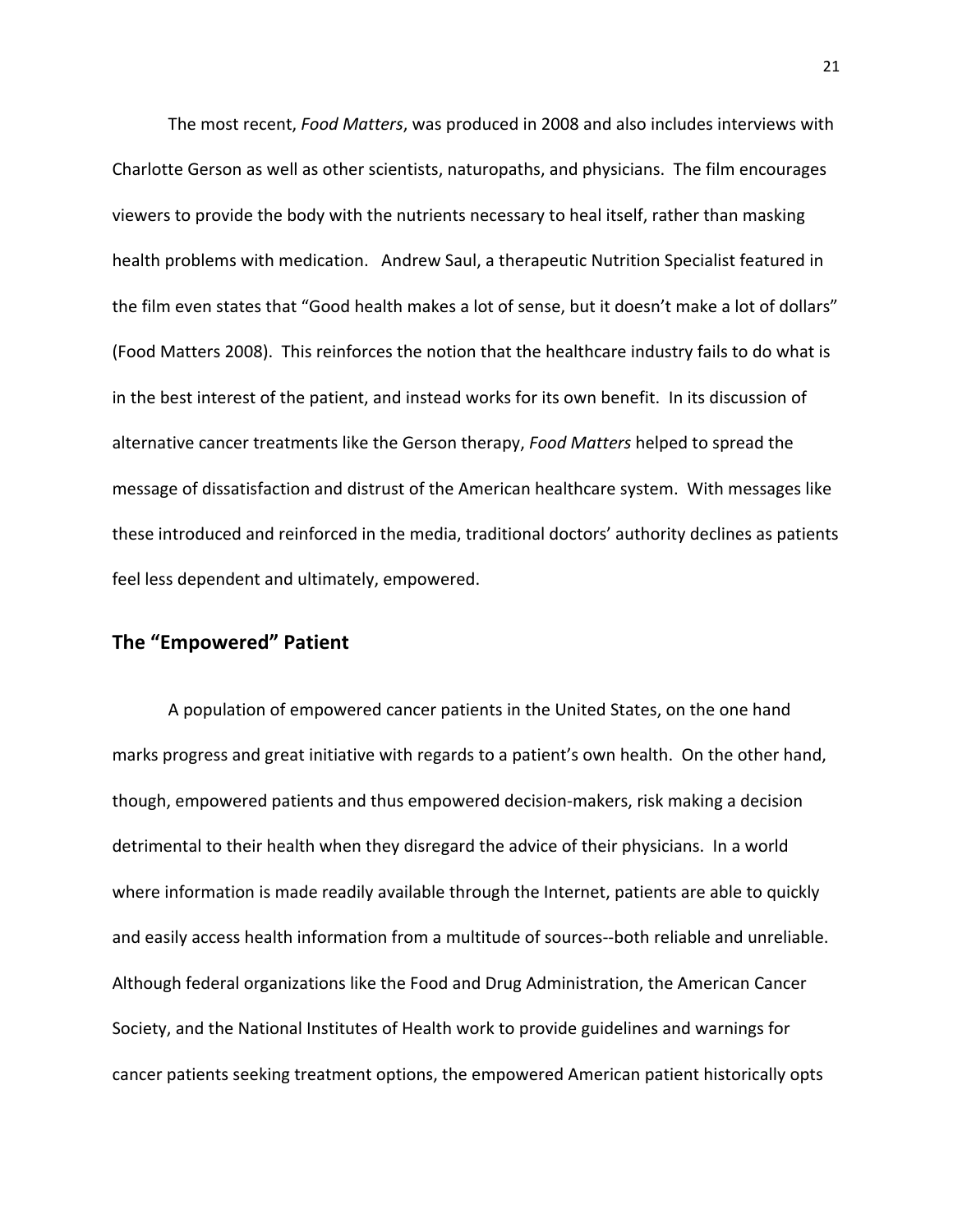for alternatives despite advice to do otherwise. This is evident from the 60% of cancer patients that seek out unconventional treatments. The healthcare "revolution" of turning toward alternatives is one that is growing and "consumer driven" (Gritzmacher 2003). Traditional physicians are limited in their ability to control the choices made by their patients. A growing number of dissatisfied "consumers" has led to the transfer of decision‐making power from the physician to the patient.

# **The Dissatisfied Patient**

In an effort to protect patients, medical officials have banned the sale and use of alternatives like the Hoxsey treatment, Laetrile, and the Gerson therapy, and have relentlessly battled other alternative practitioners such as Nicholas Gonzalez. The main argument behind the rejection of these alternative remedies is that they fail to provide a safe and effective method of cancer treatment. While scientific evidence may support this claim, many cancer patients argue that the conventional treatment options of chemotherapy and radiation are also unsafe and ineffective. With just 30% of cancer patients surviving more than 5 years after conventional treatments of surgery, radiation, and chemotherapy, it is apparent that the 1971 "War on Cancer" has still yet to be won (Food Matters 2008). Orthodox medicine's constant rejection of alternatives has therefore resulted in a growing distrust of the healthcare industry. Based on the painful side effects and overall miserable experiences of patients with chemotherapy, many are frustrated that much less invasive options are illegal and therefore unavailable in the United States. It is crucial that traditional and alternative physicians work together to provide the greatest number of options and the best care in order to deter cancer patients from seeking "forbidden" treatment in foreign countries. The treatment administered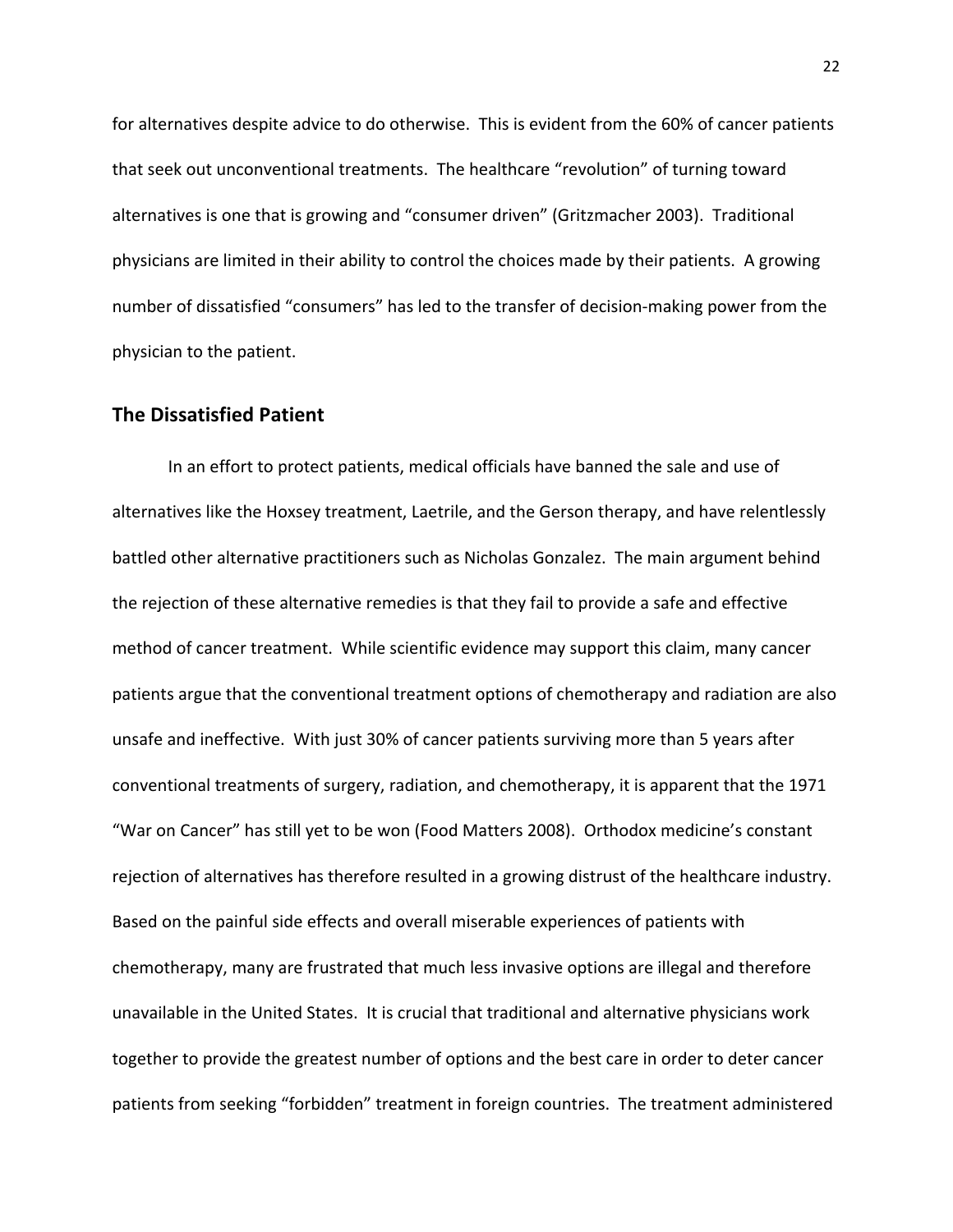in facilities like the Mexican Laetrile clinics is both unregulated and unknown to healthcare providers in the United States, making it even more pressing that orthodox medicine does everything possible to keep patients in the United States for cancer treatment.

#### **A Need for Integration**

In order to maintain patient loyalty to orthodox medicine and trust in traditional physicians, medical officials must make every effort to collaborate with alternative practitioners. Contemporary advocates for alternative cancer treatment like Dr. Nicholas Gonzalez and Charlotte Gerson provide hope for patients where none exists. Conventional medical treatment can only help some cancer patients to a certain point, after which they are essentially left to die. Though the alternative approach is not best for all patients, the fact that it could be for some, is reason enough to make efforts towards integration of alternative therapies with conventional medicine. The objective of health care providers should be to provide their patients with as many viable treatment options as possible. Whether traditional, biologically‐based alternative, or a combination of both, the treatment should be specific to the patient. "The abiding truth for cancer patients is that they want unrestricted access to all treatments" (Ausubel 2011).

American medicine has evolved each decade since the formation of the United States. With cancer treatment in particular, conventional medicine has progressed essentially through a process of trial and error. Research and clinical trials continuously prove certain methods of treatment more effective than others for certain kinds of patients with certain kinds of cancer. Surgery served as the first approach to treating cancer, then radiotherapy was added in the mid twentieth century, and finally chemotherapy became a method of treatment by the 1960s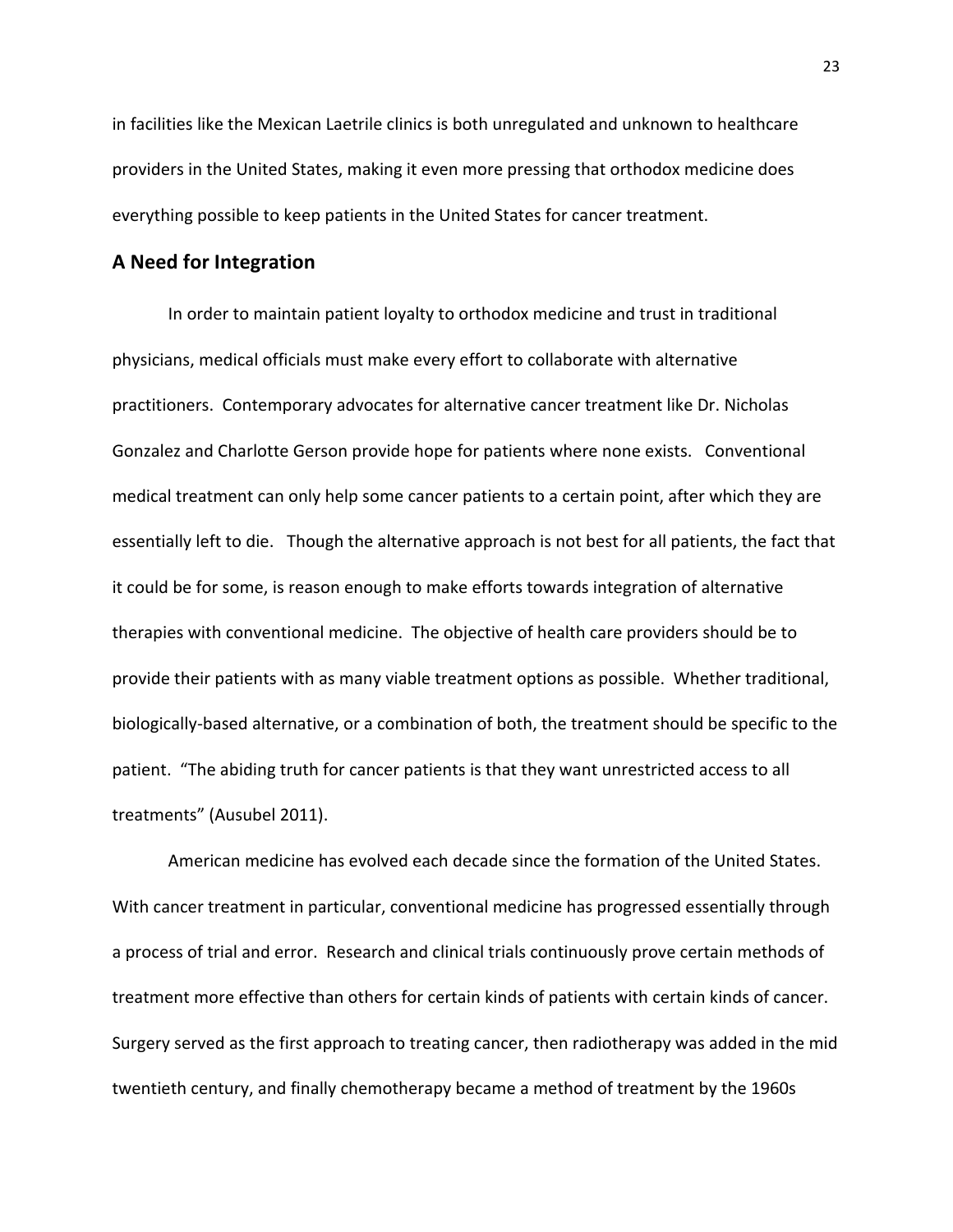(Pickstone 2007). The process of treating patients with cancer has always been one that is evolving. Through extensive research and experimentation, traditional medicine has one by one, integrated new therapies with the already recognized ones. Alternative therapies should be no exception. With the potential to provide hope and "one last chance" for cancer patients determined to beat an "incurable disease", it is imperative that alternative medicine become an integrated part of modern American medicine. This integration ultimately relies on the increased dialogue and collaboration between traditional physicians and medical officials and alternative practitioners.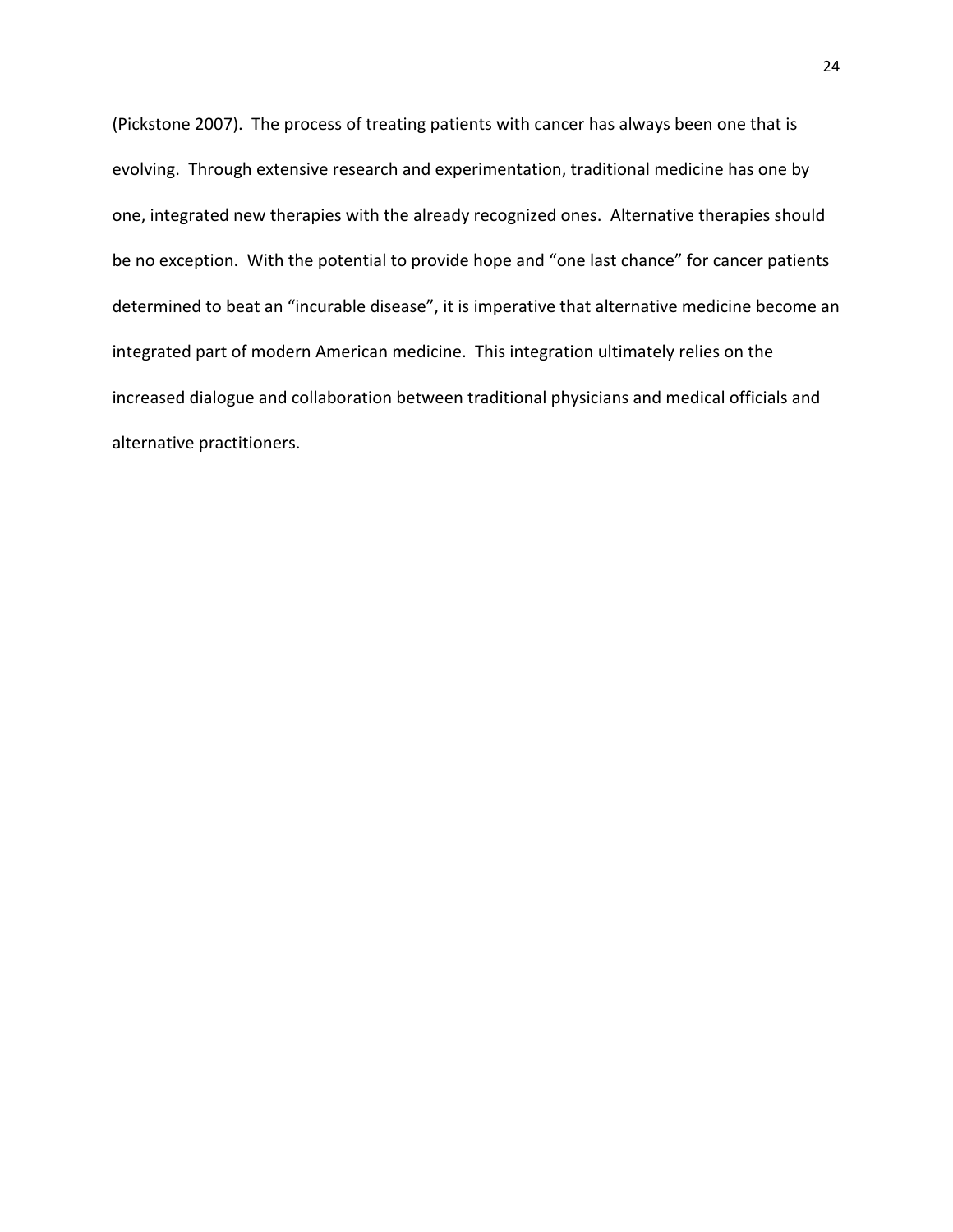#### Works Cited

- Ake, Diane, ed. "Six Year Recovery from Stage IV Mantel Cell Non‐Hodgkin's Lymphoma." *Healing News* 26 (July‐Aug. 2011): 1‐8. Print.
- Arena, Salvatore. "CANCER DOC HIT FOR \$2.5M‐PLUS ‐ NY Daily News." *New York News, Traffic, Sports, Weather, Photos, Entertainment, and Gossip ‐ Homepage ‐ NY Daily News*. 31 Mar. 1997. Web. 06 Dec. 2011. <http://www.nydailynews.com/archives/news/cancer‐ doc‐hit‐2‐5m‐plus‐article‐1.752243>.

Arena, Salvatore. "DOCTOR LIABLE IN DEATH OF PATIENT ‐ NY Daily News."*New York News, Traffic, Sports, Weather, Photos, Entertainment, and Gossip ‐ Homepage ‐ NY Daily News*. 21 Apr. 2000. Web. 06 Dec. 2011. <http://www.nydailynews.com/archives/news/doctor‐liable‐death‐patient‐article‐ 1.871190>.

- Astin, John A. "Why Patients Use Alternative Medicine." *JAMA: Journal Of The American Medical Association* 279.19 (1998): 1548. *Academic Search Complete*. Web. 8 Nov. 2011.
- Ausubel, Kenny. "When Healing Becomes A Crime." *Tikkun* 16.3 (2001): 33. *Academic Search Complete*. Web. 8 Nov. 2011.
- Brody, Jane E. "HEALTH; Personal Health ‐ New York Times." *The New York Times ‐ Breaking News, World News & Multimedia*. 8 Dec. 1988. Web. 07 Dec. 2011. <http://www.nytimes.com/1988/12/08/us/health‐personal‐health.html?scp=16>.
- "Cancer and CAM: At a Glance [NCCAM Health Information]." *National Center for Complementary and Alternative Medicine [NCCAM] ‐ Nccam.nih.gov Home Page*. 11 Oct. 2011. Web. 14 Nov. 2011. <http://nccam.nih.gov/health/cancer/camcancer.htm>.
- Cantor, David. "Cancer, Quackery And The Vernacular Meanings Of Hope In 1950S America."*Journal of the History of Medicine and Allied Sciences* 61.3 (2006): 324‐ 368.*MEDLINE.* Web. 27 Nov. 2011.
- "CNN.com ‐ Transcripts." *CNN.com ‐ Breaking News, U.S., World, Weather, Entertainment & Video News*. 23 Oct. 2009. Web. 01 Dec. 2011. <http://transcripts.cnn.com/TRANSCRIPTS/0910/23/lkl.01.html>.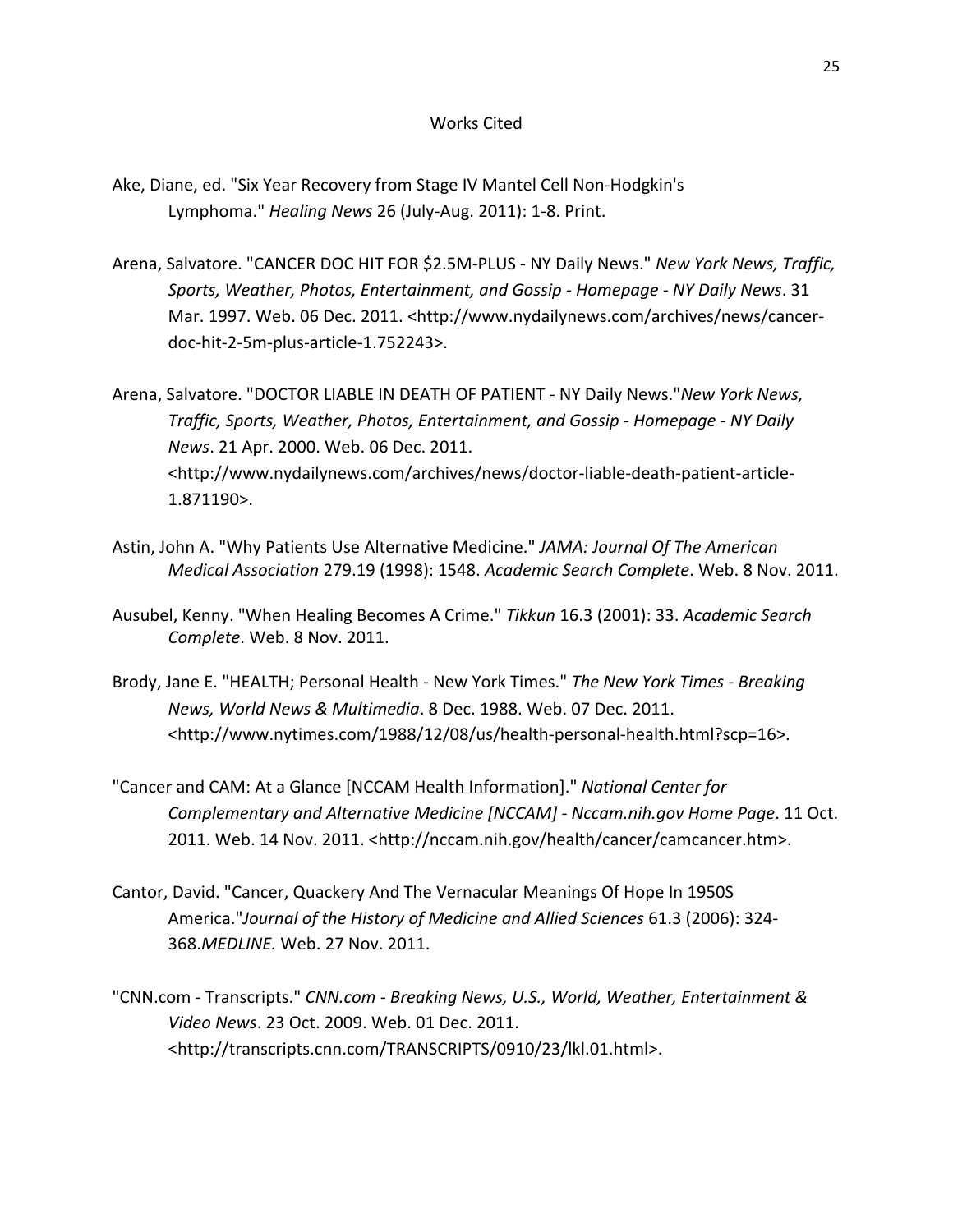Crabtree, Penni, and Sandra Dibble. "Maverick Moves to Mainstream."*SignOnSanDiego.com*. 25 Feb. 2002. Web. 06 Dec. 2011. <http://legacy.signonsandiego.com/news/reports/tjclinics/20020225‐9999‐ doctor.html>.

*Food Matters*. Dir. James Colquhoun and Laurentine Ten Bosch. 2008. DVD.

- "Gerson Articles." *Gerson Media Home Page*. Web. 11 Dec. 2011. <http://www.gersonmedia.com/Articles.html>.
- "Gerson Therapy (PDQ®) ‐ National Cancer Institute." Comprehensive Cancer Information ‐ National Cancer Institute. Web. 11 Dec. 2011. <http://www.cancer.gov/cancertopics/pdq/cam/gerson/patient/page2>.
- Gonzalez, Nicholas J. "Our Treatment Program." *Dr‐Gonzalez.com*. 29 Nov. 2011. Web. 2 Dec. 2011. <http://www.dr‐gonzalez.com/treatment.htm>.
- Gritzmacher, Deborah, Amelia Broussard, and Debra Cody Clayton. "The New Realities of Money and Politics in Complementary/Alternative Medicine." *Clinical Research and Regulatory Affairs* 20.4 (2003): 517‐24. Print.
- "Hoxsey Herbal Treatment." *American Cancer Society :: Information and Resources for Cancer: Breast, Colon, Prostate, Lung and Other Forms*. 28 Nov. 2008. Web. 08 Nov. 2011. <http://www.cancer.org/Treatment/TreatmentsandSideEffects/ComplementaryandAlte rnativeMedicine/HerbsVitaminsandMinerals/hoxsey‐herbal‐treatment>.
- Hurd, Lyle. "The GONZALEZ‐ISAACS Cancer Program." *Total Health* 22.5 (2000): 54. *Academic Search Complete*. Web. 8 Nov. 2011.
- "Laetrile/Amygdalin (PDQ®) ‐ National Cancer Institute." *Comprehensive Cancer Information ‐ National Cancer Institute*. Web. 20 Nov. 2011. <http://www.cancer.gov/cancertopics/pdq/cam/laetrile/patient>.
- Lagnado, Lucette. "Laetrile Makes a Comeback on the Web ‐‐‐ Long Deemed Illegal by the FDA, It's Selling Briskly Again To Desperate Patients Online. " *Wall Street Journal* 22 Mar. 2000, Eastern edition: ABI/INFORM Global, ProQuest. Web. 27 Nov. 2011.
- Lerner, Barron H. "McQueen's Legacy of Laetrile ‐ New York Times." *NY Times Advertisement*. 15 Nov. 2005. Web. 20 Nov. 2011. <http://www.nytimes.com/2005/11/15/health/15essa.html>.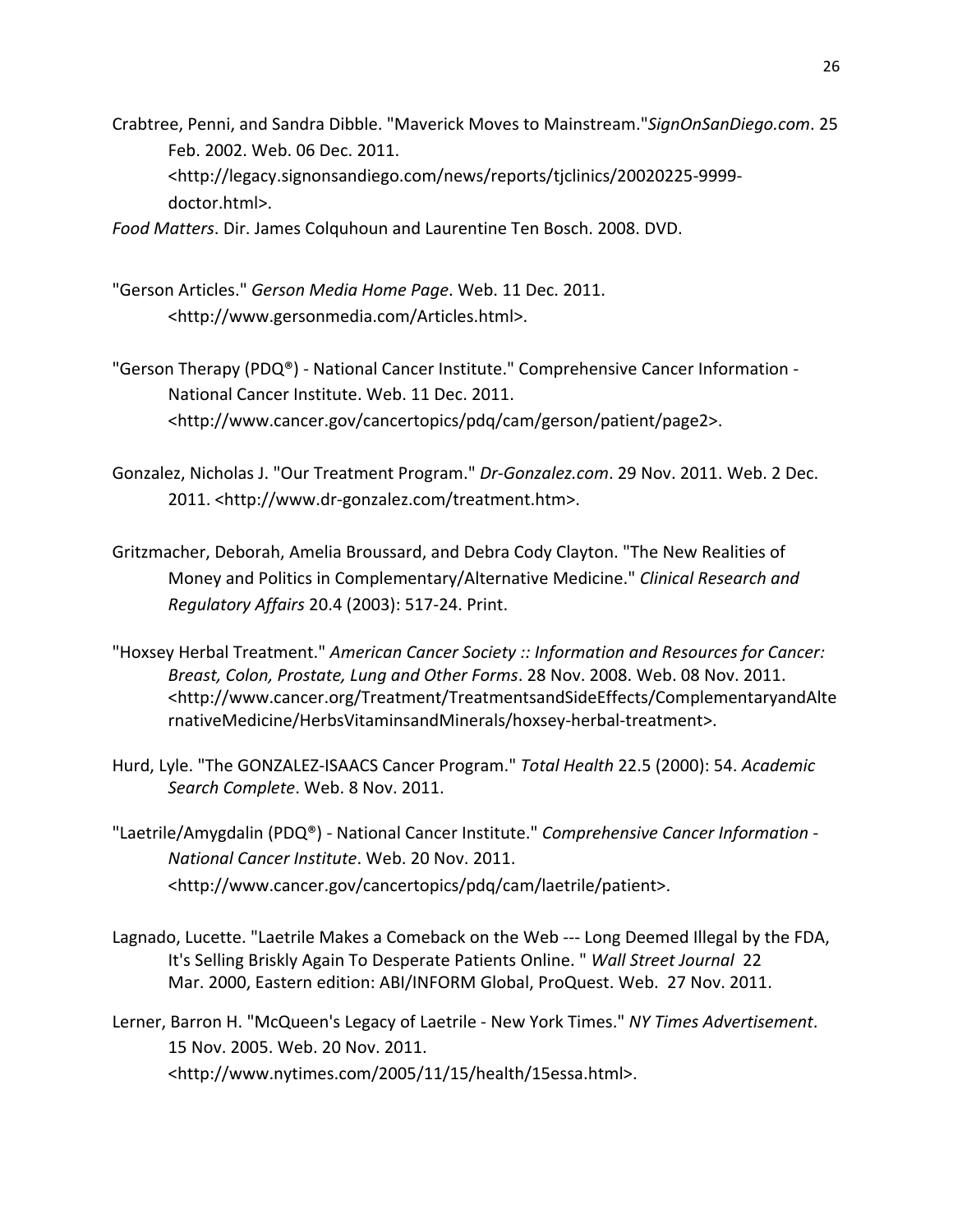- Marcus, Amy D. "A Wife's Struggle With Cancer Takes An Unexpected Toll." *The Wall Street Journal Online*. 8 Sept. 2004. Web. 15 Nov. 2011.
- Moss, Ralph W. "Patient Perspectives: Tijuana Cancer Clinics in the Post‐NAFTA Era." *Integrative Cancer Therapies* 4.1 (2005): 65‐86. 4 Mar. 2005. Web. 29 Nov. 2011.
- "Most Cancer Patients Seek Natural Remedies ‐ Health ‐ Alternative Medicine ‐ Msnbc.com." *Msnbc.com ‐ Breaking News, Science and Tech News, World News, US News, Local News‐ Msnbc.com*. Web. 08 Nov. 2011. <http://www.msnbc.msn.com/id/31088185/ns/health‐alternative\_medicine/t/cancer‐ patients‐turning‐alternative‐remedies/>.
- Pickstone, John V. "Contested Cumulations: Configurations of Cancer Treatments through the Twentieth Century." Bulletin of the History of Medicine 81 (2007): 164‐96. Web. 7 Dec. 2011.<http://muse.jhu.edu/journals/bulletin\_of\_the\_history\_of\_medicine/v081/81.1pic kstone.html.
- Reading, Carey. "Suzanne's Blog | A Stage IV Cancer Survival Story by Carey Reading, Dr. Gonzalez's Patient." *Suzanne Somers' Official Website ‐ SuzanneSomers.com*. 6 Feb. 2010. Web. 20 Nov. 2011. <http://www.suzannesomers.com/Blog/post/A‐Stage‐IV‐ Cancer‐Survival‐Story‐e28093‐by‐Dr‐Gonzaleze28099s‐Patient‐Carey‐Reading.aspx>.
- Revill, Jo. "Now Charles Backs Coffee Cure for Cancer | Society | The Observer." *The Guardian*. 26 June 2004. Web. 07 Dec. 2011. <http://www.guardian.co.uk/society/2004/jun/27/themonarchy.medicineandhealth>.
- Richardson, Mary Ann, Louise C. Masse, Kelly Nanny, and Christina Sanders. "Discrepant Views of Oncologists and Cancer Patients on Complementary/alternative Medicine." *Supportive Care in Cancer* 12.11 (2004): 797‐804. Print.
- Specter, Michael. "The Outlaw Doctor." *The New Yorker* 5 Feb. 2001: 48‐61. Web. <http://www.michaelspecter.com/wp‐content/uploads/doctor.pdf>.
- Starr, Paul. *The Social Transformation of American Medicine*. New York: Basic, 1982. Print.
- "Suzanne's Blog | My Latest Appearance on Larry King." *Suzanne Somers' Official Website ‐ SuzanneSomers.com*. Web. 05 Dec. 2011. <http://www.suzannesomers.com/Blog/post/My‐Latest‐ Appearance‐on‐Larry‐ King.aspx>.